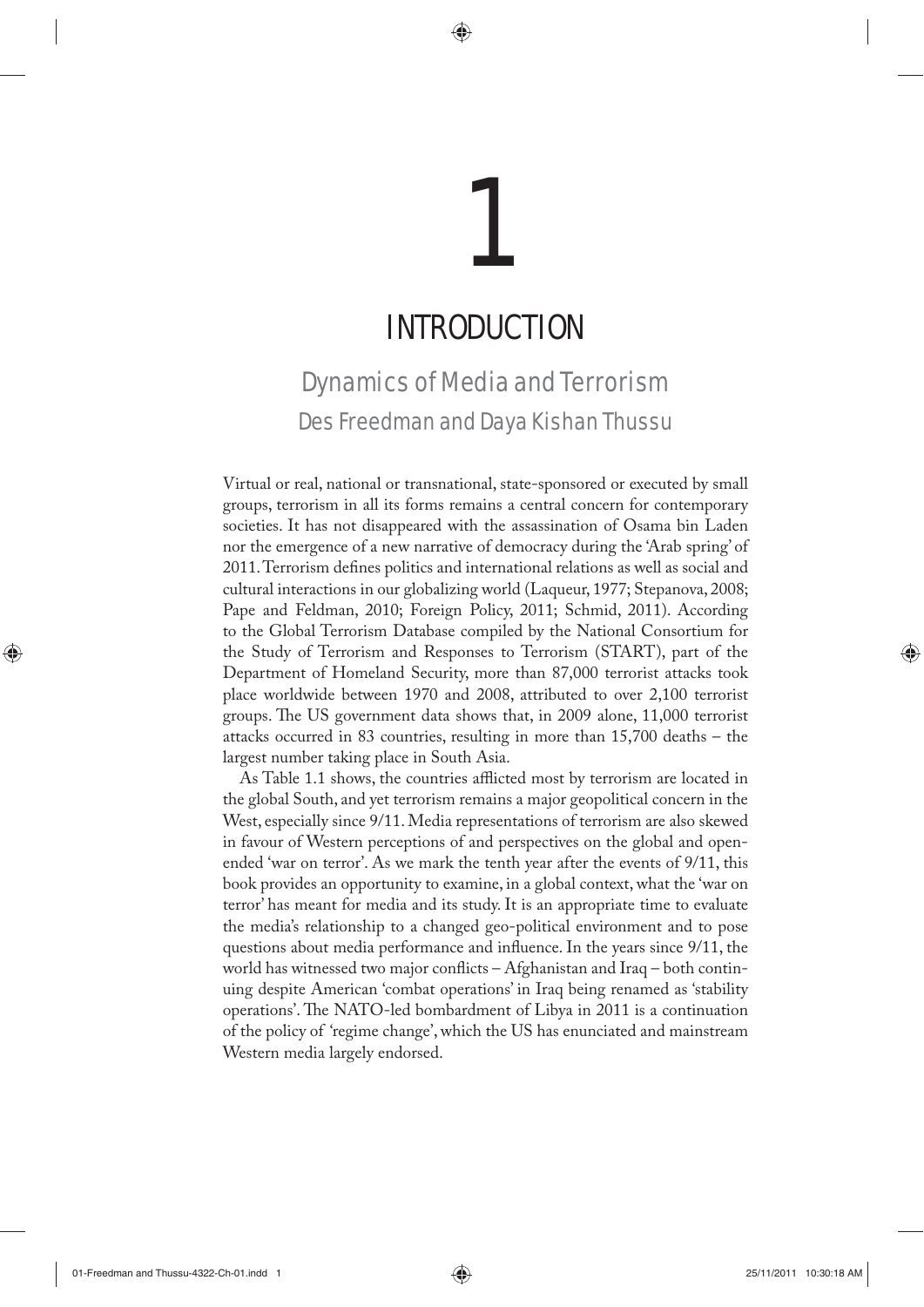| $\frac{1}{2}$ and $\frac{1}{2}$ are $\frac{1}{2}$ . The contribution of the contribution of $\frac{1}{2}$ and $\frac{1}{2}$ are $\frac{1}{2}$ and $\frac{1}{2}$ are $\frac{1}{2}$ and $\frac{1}{2}$ are $\frac{1}{2}$ and $\frac{1}{2}$ are $\frac{1}{2}$ and $\frac{1}{2}$ are |                             |
|---------------------------------------------------------------------------------------------------------------------------------------------------------------------------------------------------------------------------------------------------------------------------------|-----------------------------|
| Country                                                                                                                                                                                                                                                                         | <b>Number of fatalities</b> |
| Colombia                                                                                                                                                                                                                                                                        | 6777                        |
| Peru                                                                                                                                                                                                                                                                            | 6038                        |
| El Salvador                                                                                                                                                                                                                                                                     | 5331                        |
| India                                                                                                                                                                                                                                                                           | 4323                        |
| Northern Ireland                                                                                                                                                                                                                                                                | 3770                        |
| Spain                                                                                                                                                                                                                                                                           | 3176                        |
| Iraq                                                                                                                                                                                                                                                                            | 2968                        |
| Turkey                                                                                                                                                                                                                                                                          | 2695                        |
| Sri Lanka                                                                                                                                                                                                                                                                       | 2591                        |
| Pakistan                                                                                                                                                                                                                                                                        | 2529                        |

**Table 1.1** Top ten countries affected by terrorism, 1970–2008

◈

*Source*: START, n.d.

As soon as President George W. Bush announced the official Global War on Terrorism (GWOT) on 20 September 2001, barely ten days after the attacks on New York and Washington, than the phrase 'war on terror' was snapped up by the US media. Given the latter's global reach and influence, the phrase gained worldwide currency, legitimizing the phenomenon, though how a state can wage a war against 'terror', which is neither an organization nor a state, remains, to put it mildly, deeply questionable.

The news media have played a crucial role in developing the narrative of the 'war on terror' as an ever-breaking global story, thus projecting the 'war on terror' as the most serious threat in our collective imagination. The conflict has given the media world a 'global vocabulary war' (Halliday, 2011: xi), with new words and phrases such as 'waterboarding', 'Shock and Awe' and 'extraordinary rendition'. The term 'war on terror' continues to be widely used in the media, though it is now officially given a less aggressive title under President Obama as 'overseas contingency operations'. Yet its open-ended, pre-emptive and global remit remains unchanged.

In the post-Cold War, post-Soviet world, the 'war on terror' has had an Islamic connotation. Unlike the Irish Republican Army (IRA) or Euskadi ta Askatasuna – Basque Fatherland and Liberty (ETA) (which are not labelled Catholic terrorists), or Sri Lankan Tamil separatists and Indian Maoists (not described as Hindu terrorist groups), the ubiquity and danger of 'Islamic' terrorism, exemplified by shadowy networks with their alleged links to 'rogue' states, are constantly invoked in the media. This view of Islamic militancy is undifferentiated: Islamist groups in different parts of the world – al-Qaeda (reputedly led by Osama bin Laden, himself partly a creation of the CIA which was also instrumental in his assassination in 2011) in Afghanistan/ Pakistan, Hezbollah in Lebanon, Hamas in Palestine, al-Shabab in Somalia, Chechen groups, Lashkar-e-Toiba in Kashmir and Jemaah Islamiyah in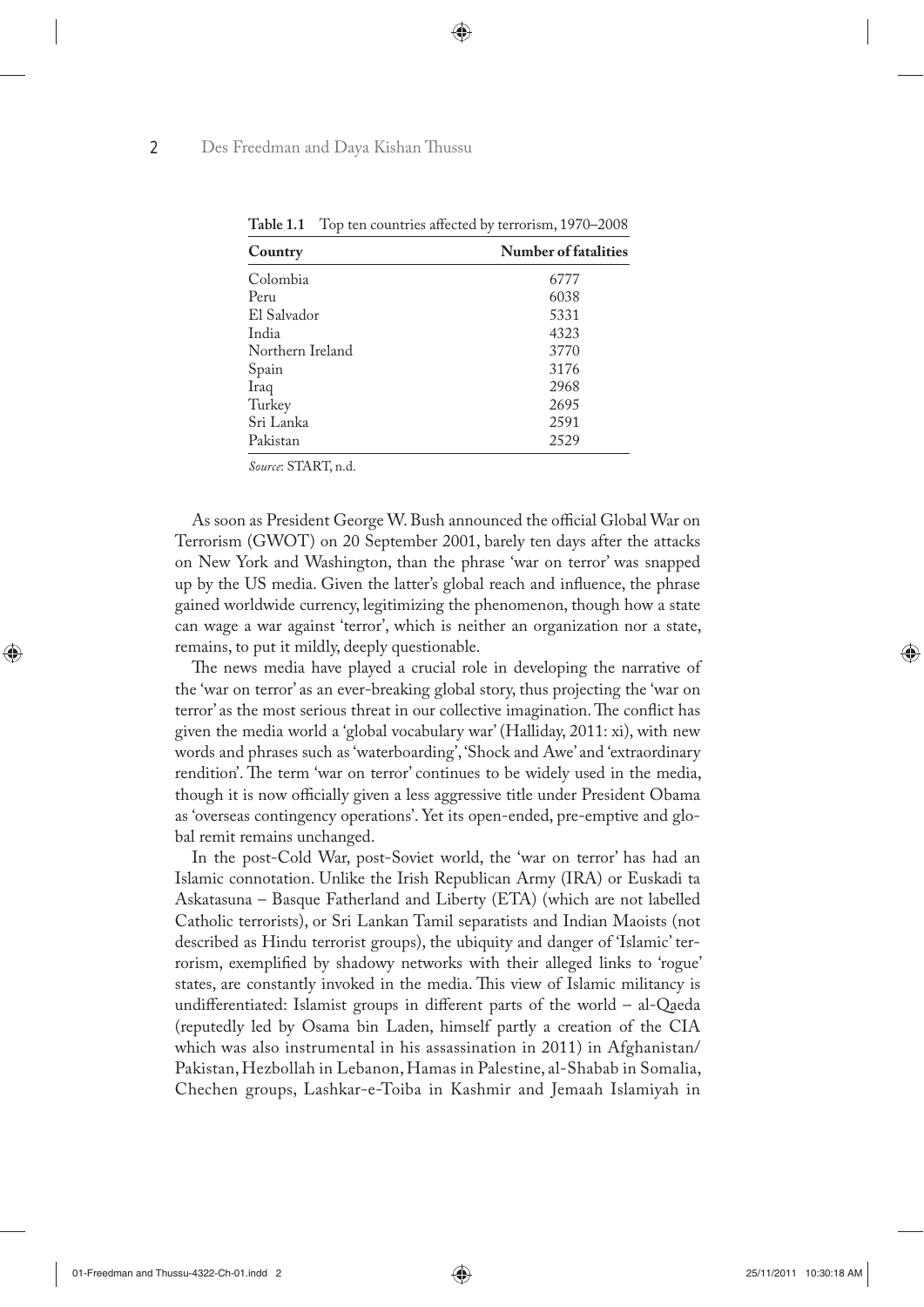Indonesia – are all too often presented in the mainstream media as part of a seamless transnational terror network which links terrorist activities in such diverse locations as Madrid, Mumbai and Moscow.

Manuel Castells has suggested that the 'war on terror and its associated images and themes (al-Qaeda, Afghanistan, the Iraq War, radical Islamism, Muslims in general) constructed a network of associations in people's minds. They activated the deepest emotion in the human brain: the fear of death' (Castells, 2009: 169). It is undoubtedly the case that Islamic militant groups – in Palestine, Chechnya, Iraq, Pakistan, Afghanistan, India – have used terrorist activities (including suicide bombings) as an extreme manifestation of political protest. But what is the motivation which drives young men and women to sacrifice their lives? Is it extreme Islamist propaganda or, as Pape and Feldman have argued, that the rhetoric of Islamist extremist groups 'functions mainly as a recruiting tool in the context of national resistance' while the 'principal cause of suicide terrorism is resistance to foreign occupation, *not Islamic fundamentalism'* (Pape and Feldman, 2010: 20). Pape and Feldman's study of suicide bombings shows that 'over 95 per cent of the suicide attacks are in response to foreign occupation' (2010: 329). Hassan's extensive and comparative research on suicide bombers also points to the diversity of motives behind such acts and the specificity of a particular political situation in a given country (Hassan, 2010).

The vast majority of the world's one-billion Muslims have nothing to do with terrorism. Indeed, they are victims of this scourge and the 'war on terror' has brought misery and mayhem to large parts of the Islamic world. The death of Iraqis since the 2003 US invasion varies from an astonishing 1 million (as published in the *Lancet* in 2006) to the Iraq Body Count figure of more than 100,000 (Burnham et al., 2006). In other costs, the daily expenditure of the US military is estimated to be \$1.75 billion, while the real cost of the Iraq invasion itself has been about \$3 trillion, and arguably contributed to the economic downturn we are facing today (Stiglitz and Bilmes, 2008; Stiglitz, 2010). The US has increased its military spending by 81 per cent since 2001, and now accounts for 43 per cent of the global total, six times its nearest rival China, according to data from SIPRI (SIPRI, 2011).

Yet in a globalized world, the distinction between national and transnational terrorism has been disappearing. Traditionally, terrorists groups have depended on, and benefited from, the support – ideological, financial and political – from groups outside the national territory. There is a long history of such associations: from Russian socialist revolutionaries at the beginning of the 1900s (who planned attacks and procured material in France and Switzerland) to anticolonial and other national liberation movements in the twentieth century which were internationalized. Cold War politics ensured that many socialist governments and European left-wing groups (such as Baader-Meinhof and the IRA) supported radical Palestinian organizations, while right-wing groups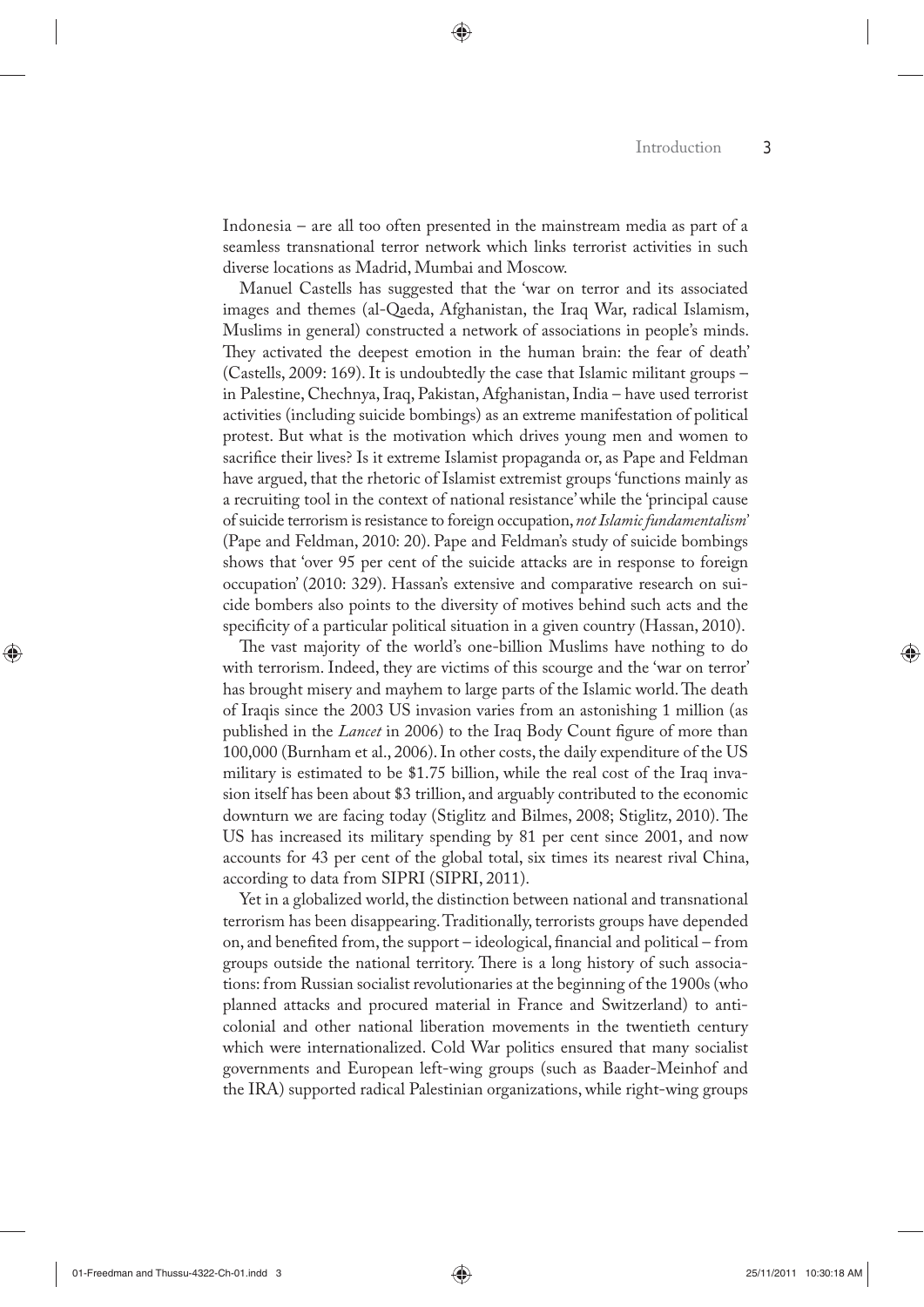like the Nicaraguan Contras were funded by the CIA. Furthermore, just as the Soviet Union trained anti-Western movements in Africa and Arab world, the US supported *mujahideen* in Afghanistan and UNITA in Angola (Cronin, 2009).

⊕

However, in the post-Cold War, post 9/11 world a particular version of terrorism has come to dominate policy and media discourse internationally. The Kremlinologists have been replaced by the proliferation of 'jihadi studies', one leading exponent of which has baldly suggested that the 'war on terror' is going to be a generational event: *The Longest War* (Bergen, 2011). For the US, dealing with terrorism has become a major post-Cold War strategic priority. Given the primacy of the US as the world's largest economy and its formidable media, military and technological power, this strategic priority seems to have become a global political priority. By virtue of its unprecedented capacity for global surveillance, as well as its domination of global communication hardware and software (from satellites to telecommunication networks; from cyberspace to 'total spectrum dominance' of real space, and the messages which travel through these), the US is able to disseminate its image of terrorism to the world at large. 'What are the connections between technological innovations and Western imperialism?' asks Headrick in his latest book. His answer is 'the desire to conquer and control other peoples; a technological advantage is itself a motive for imperialism' (Headrick, 2010: 5). 'The Great American Mission', to borrow a phrase from the title of a book about America's global modernization effort – 9/11 and its aftermath – has given the US a pretext to shape the world to suit its own geo-strategic agenda (Ekbladh, 2009). It is difficult to disagree with the observations of the historian of US imperialism Richard Immerman:

The empire that America constructed in the twentieth century is the most powerful empire in world history. Its rival Soviet empire, and its antecedent British Empire, pale in comparison. Its global leadership, when measured in terms of technological innovation, manufacturing, gross domestic product, or any other frame of reference, far eclipses all competitors. Its military superiority is breathtaking, and it continues to grow. It has assembled institutions – the North Atlantic Treaty Organization, the International Monetary Fund and World Bank, the Organization of American States, the World Trade Organization, and more – that provide potent mechanisms for global management. (Immerman, 2010: 12)

The majority of mainstream media enthusiastically take part in this global management process. Immerman notes that the phrase 'American empire' appeared more than 1,000 times in news stories during the six months prior to the 2003 Iraq invasion.

01-Freedman and Thussu-4322-Ch-01.indd 4 25/11/2011 10:30:18 AM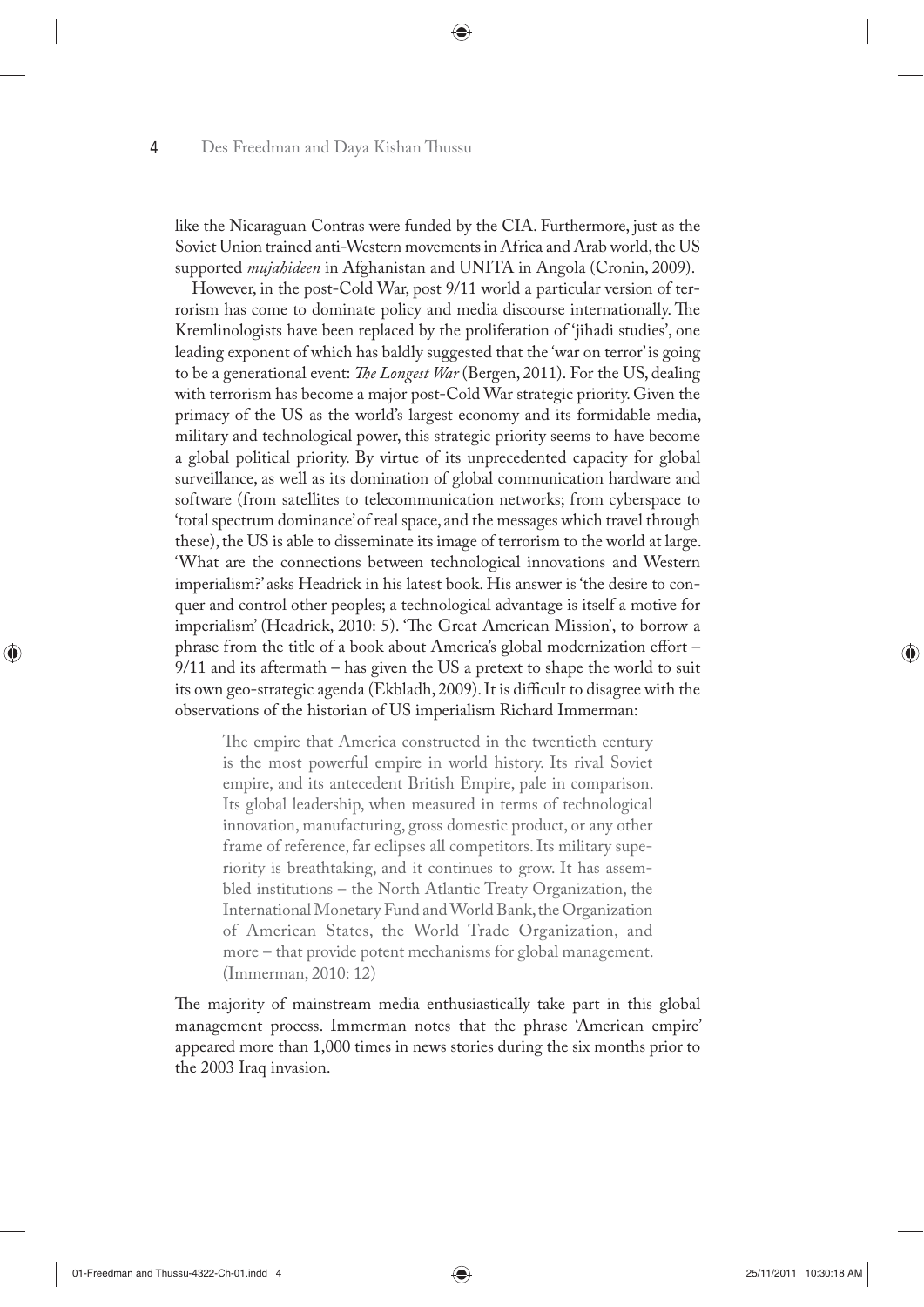The global reach and influence of American media are well documented: from traditional newspapers and news magazines (*New York Times*, *Time*), to news networks (CNN International) to online news aggregators (Google, YouTube) (Thussu, 2007). The US vision and version of terrorism is therefore extended to reach a global audience. In Russia, the government has tried to link its Chechen problem with international terrorism, with the former Foreign Minister Igor Ivanov claiming that 'the war in Chechnya is against international terrorism – not Chechens, but international bandits and terrorists' (cited in Gilligan, 2009: 6). The suppression of Muslim minorities in China's northwestern Xinjiang region was also framed as China's war on terrorism (Wayne, 2009). In India – one of the countries worst affected by terrorism-related violence – large sections of the media and intelligentsia have bought into the US 'war on terror' discourse. Across the Middle East, often unrepresentative governments have used the pretext of terrorism further to strengthen their grip on the levers of security states as well as to curtail civil and journalistic liberties. For example, during the 2011 NATO-led bombing of Libya, the government of Muammar al-Qaddafi claimed that the rebels in the Eastern part of the country were supporters of al-Qaeda.

⊕

Terrorism discourse has impacted on international aid policy. It has been suggested that 'development and aid policy, institutions and operations have been affected' by the 'shifting global politics driven and legitimated by the global war on terror regime' (Howell and Lind, 2009: 1293). Fighting terrorism has also been accompanied by the massive expansion of the so-called private military and security companies. This privatization of state-sponsored killings and outsourcing to private security networks has been presented as being more 'effective' in dealing with terrorism (Singer, 2003; Stanger, 2009). Among other key benefits of such a conflict is how it fills the coffers of the world's arms merchants: world military spending reached \$1.6 trillion in 2010, according to SIPRI. The US remains the world's largest exporter of military equipment, accounting for 30 per cent of global arms exports in 2006–10 (SIPRI, 2011). Terrorism, and efforts to challenge it, thus remain central projects inside the global geo-political environment.

## Defining 'Terrorism'

Yet despite its primacy in contemporary politics there is a distinct lack of agreement on how to define terrorism. There are, as a SIPRI study argues, 'objective reasons for the lack of agreement on a definition of terrorism – namely, the diversity and multiplicity of its forms, types and manifestations' (Stepanova, 2008: 5).

◈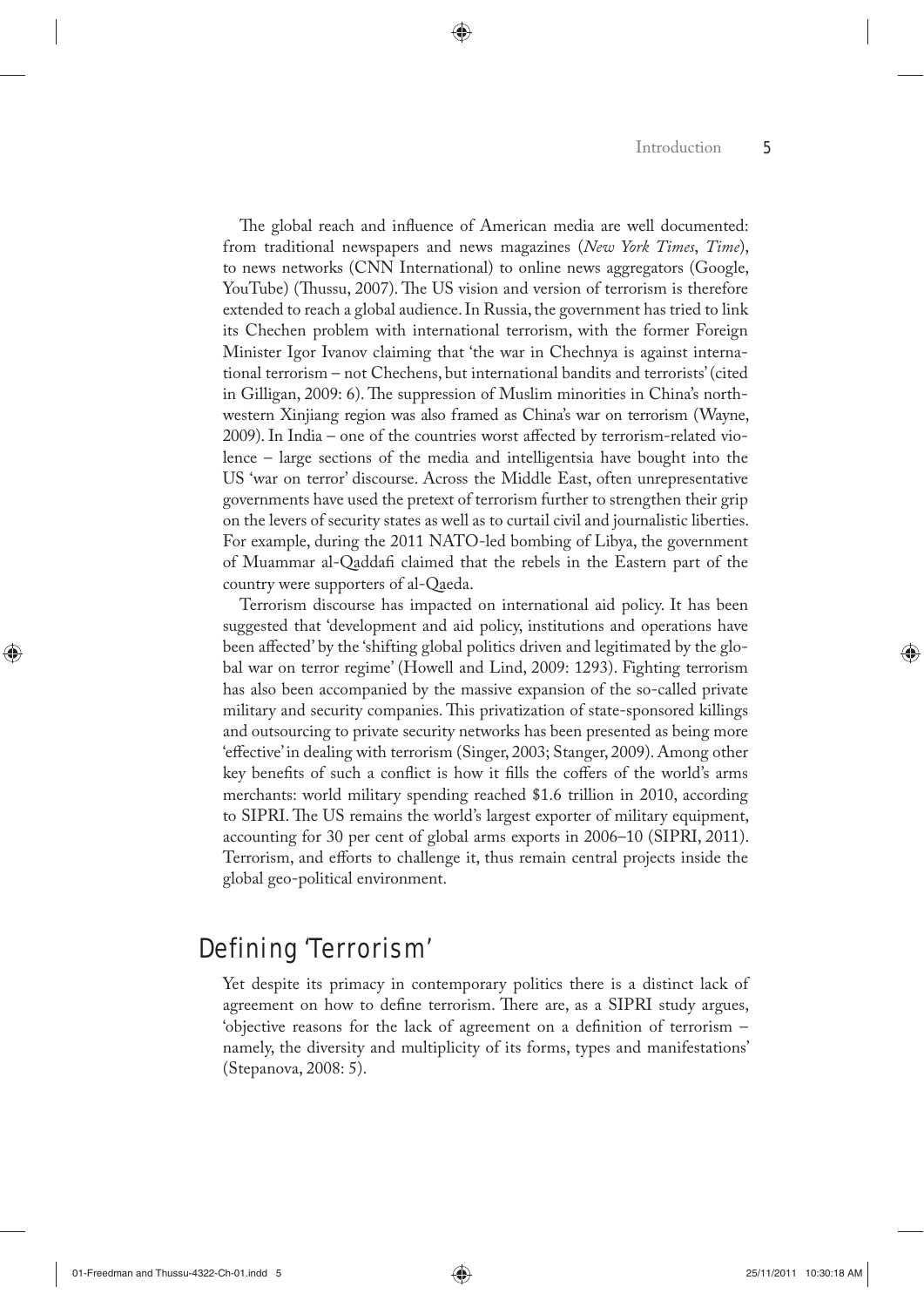When Major Nidal Malik Hasan, the main suspect in the 2009 shooting of 13 army personnel at Ford Hood, Texas, was featured on the cover of *Time* magazine (23 November 2009), the word 'TERRORIST?' was emblazoned over his eyes. Jared Lee Loughner, accused of critically wounding Rep. Gabrielle Giffords and killing six others in Tucson, Arizona, also made it on to the cover (24 January 2011) but this time the headline focused on 'Guns. Speech. Madness'. The *Wall Street Journal* also treated the two incidents in very different ways: '[Sen. Joe] Lieberman Suggests Army Shooter Was "Home-Grown Terrorist"' was how it covered the Fort Hood story on 9 November 2009 while on 10 January 2011 the WSJ's headline was 'Suspect Fixated on Giffords'. The line between acts of terror and insanity was drawn very tightly. It seems so obvious, after all, that a Muslim targeting American soldiers must be a terrorist while a 22-year-old white native of Tucson must simply be disturbed.

⊕

Interestingly, the FBI stopped publishing official data on domestic terror attacks after 2005 so it is very difficult to find out how many other similar incidents have been classified as 'terrorist' or not. Annual reports on terrorism are now required by Federal law but only in relation to international terrorism. However, even the director of START, notes that:

the gravity of excluding domestic attacks can be felt when we consider that two of the most noteworthy terrorist events of the 1990s – the March 1995 nerve agent attack on the Tokyo subway and the April 1995 bombing of the federal office building in Oklahoma City – would remain unrecorded in most event data bases because both lacked any known foreign involvement. (Quoted in NCTC, 2009: 73)

Data on US domestic terrorism is still compiled and the Global Terrorism Database (hosted by START) records that, between 2006 and 2008, 62 incidents of terrorism were recorded inside the US with eight fatalities. Of those perpetrators identified, not a single one was related to Islamist organizations while all were drawn either from the Ku Klux Klan, other neo-Nazi groups or the Animal Liberation Front (START, n.d.). In Europe, the other alleged theatre of 'Islamic terrorism' activity, out of 249 terrorist attacks carried out within the European Union in 2010, only three were attributed to Islamic extremists, according to the Europol's Terrorism Situation and Trend Report (Europol, 2011: 9).

This is where definitions matter and where the influence of the media in making things 'obvious' is particularly stark. By privileging certain associations – for example, of Islam as a 'violent' religion, of the West as a 'victim' of terrorist attacks, of terrorism itself as a form of violence carried out against 'democratic' states – the media assist in the naturalization of particular interpretations of terrorism and thus legitimize specific strategies used to confront terrorist actions. Such strategies might include passing domestic anti-terror legislation,

01-Freedman and Thussu-4322-Ch-01.indd 6 25/11/2011 10:30:18 AM

◈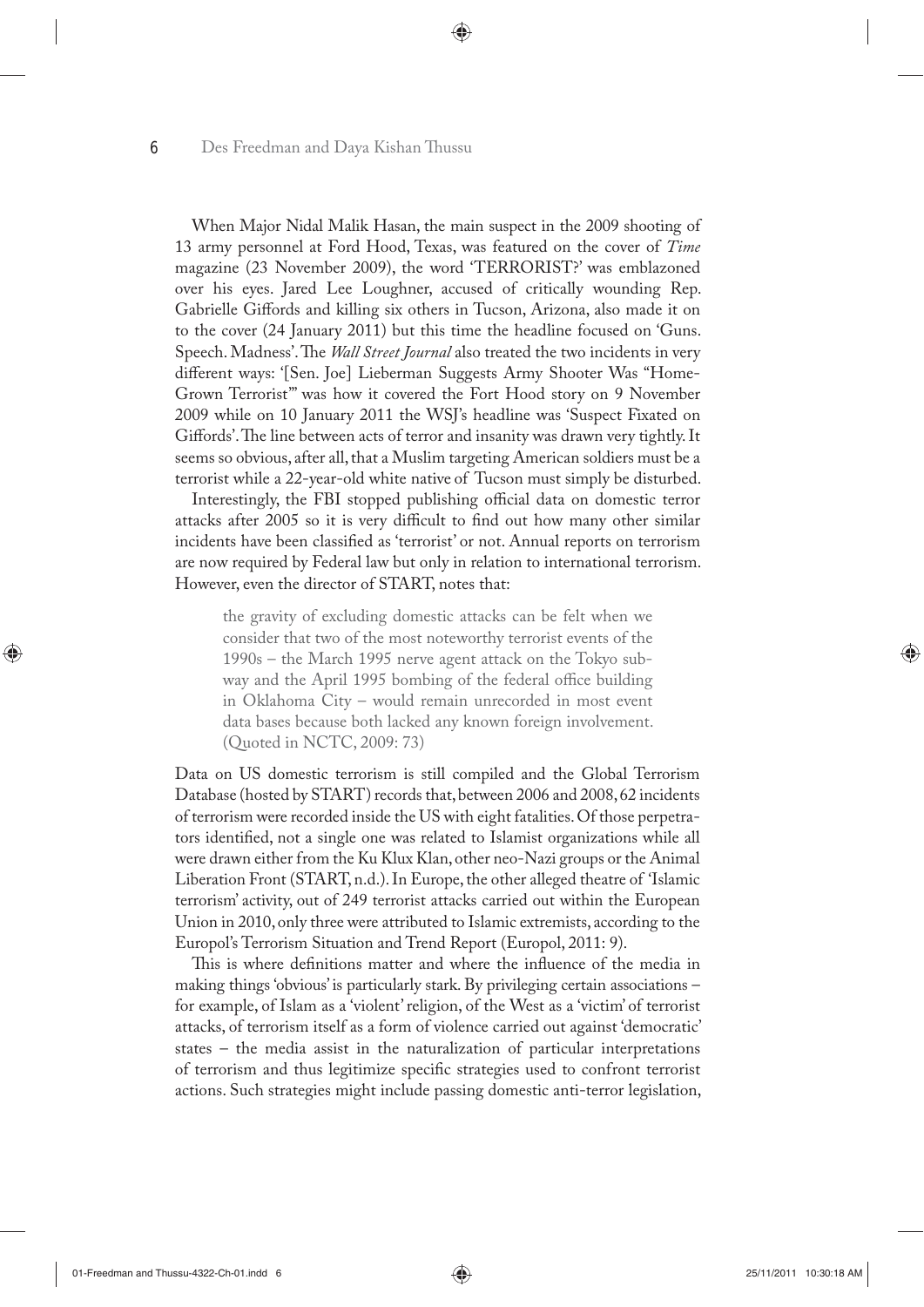curbing civil liberties in order to reduce the threat of terrorism and invading, occupying and bombing countries that are said to host terrorist elements – all in the name of a 'war on terror' conducted by a 'civilized' West against a less civilized 'other'.

The problem is that there is no single, commonly accepted definition of terrorism on which to base such associations and therefore no independent and reliable way of assessing what constitutes a terrorist act; hence the old adage that 'one person's terrorist is another person's freedom fighter'. There are instead interpretations: socially constructed understandings of events based on 'conscious efforts to manipulate perceptions to promote certain interests at the expense of others' (Turk, 2004: 490). Nevertheless, we have seen the emergence of an entire industry dedicated to defining terrorism that is populated by academics, government officials, judicial personnel, defence experts, security consultants and even the United Nations. After hundreds of thousands of pages and many dozens of competing definitions, there is still no consensus. For example, the US government's National Counterterrorism Centre still maintains that it is difficult to distinguish between terrorism and other forms of violence, such as sectarian attacks or hate crimes (NCTC, 2010: 4–5), while, in his 52-page report carried out for the UK government as the 'Independent Reviewer of Terrorism Legislation', Lord Carlile freely admits that '[h]ard as I have striven, and as many definitions as I have read, I have failed to conclude that there is one that I could regard as the paradigm' (Carlile, 2007: 4). This is only the latest defeat in the desperate search for the perfect definition, a failing that was initially identified by Walter Laqueur in his 1977 study of terrorism in which he insisted that 'a comprehensive definition of terrorism … does not exist nor will it found in the foreseeable future' (Laqueur, 1977: 5).

Of course, this lack of precision has not stopped interested parties from adopting their preferred perspectives on terrorism in order to justify their actions (in engaging in, responding to or simply trying to understand terrorism) nor has it prevented encyclopaedic efforts to map the multiple definitions that are used. Schmid and Jongman (2005) famously identified 109 separate definitions and also extracted data on the most common elements used in these definitions, of which 'violence', 'politics', 'fear' and 'threat' respectively dominated the top four (2005: 5). Michael Hoffman, from the US Military Academy at West Point, spends the first 40 pages of his influential book *Inside Terrorism* discussing definitions of terrorism and concludes with his own version: terrorism 'as the deliberate creation and exploitation of fear through violence or the threat of violence in the pursuit of political change' (Hoffman, 2006: 40).

This definition may be admirably concise in its linking of acts of terror and the generation of fear but it omits two rather important factors: the subjects and objects of terrorism. In relation to the latter, many definitions emphasize that the targets of terrorist violence are 'non-combatants'. Yet any historical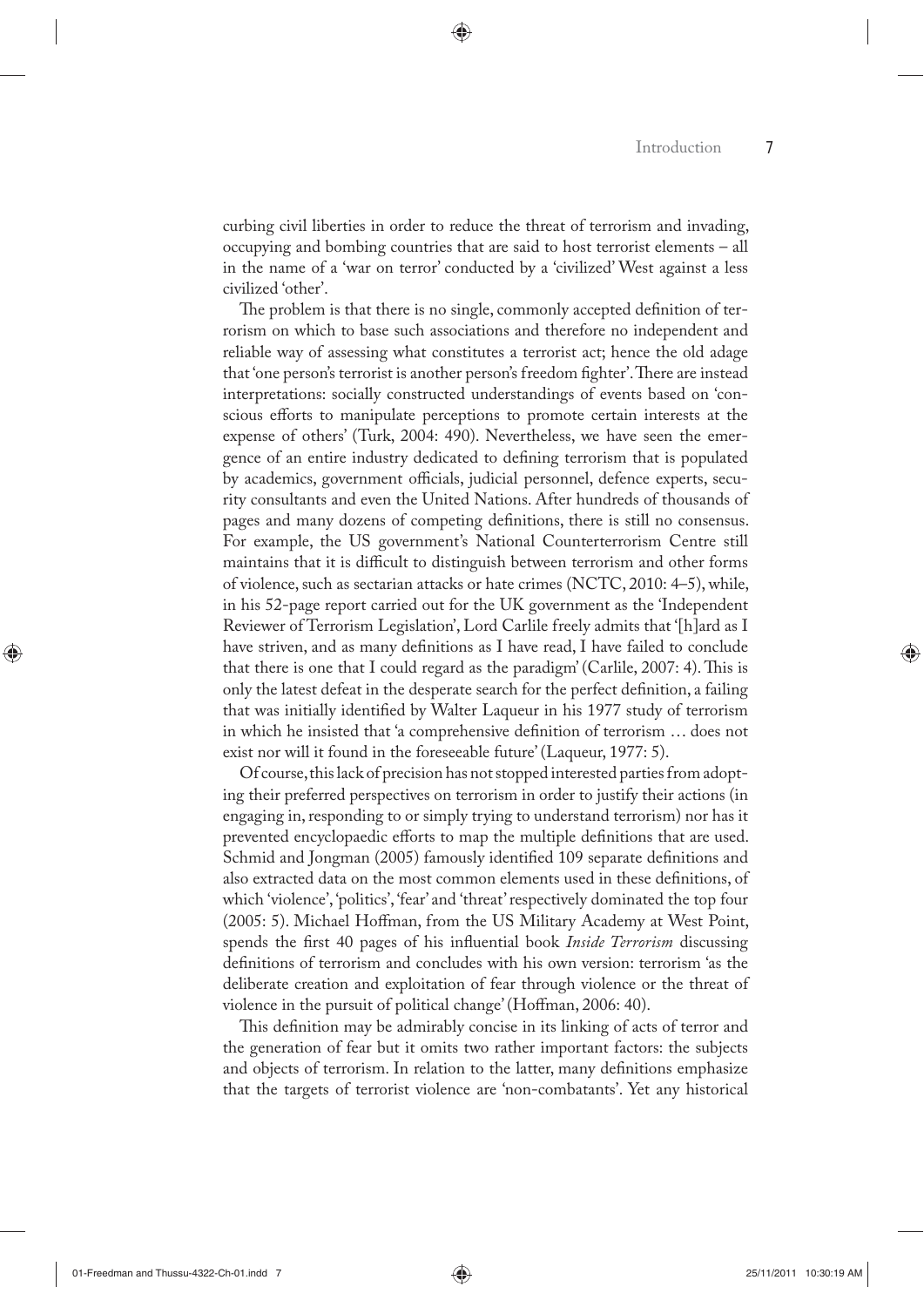guide to terrorism shows us that targets of terrorist attacks have included tsars, archdukes, presidents, generals and occupying soldiers, as well as civilians, so that the question of what constitutes a 'legitimate' target remains very much a subjective one. In part, this requires an appreciation of how what is described as 'terrorism' has been understood differently in different historical periods (Laqueur, 1977; Carr, 2006; Chaliand and Blin, 2007; Hoffman, 2006; Rubin and Rubin, 2008; Law, 2009). Laqueur, for example, discusses the operations of terrorist groups in the Roman and Persian Empires and argues that terrorism only 'became a term of abuse with criminal implications' (Laqueur, 1977: 6) following Jacobin rule in the French Revolution. This form of 'state terror' is quite different to the 'propaganda of the deed', targeted assassinations of powerful political figures that were pursued by anarchists in the nineteenth century, or the use of violence by nationalist groups against occupying forces in the following century. As Laqueur notes:

◈

No definition of terrorism can possibly cover all the varieties of terrorism that have appeared throughout history: peasant wars and labour disputes and brigandage have been accompanied by systematic terror, and the same is true of with regard to general wars, civil wars, revolutionary wars, wars of national liberation and resistance movements against foreign occupiers. (1977: 7)

But while the history of terrorism suggests that terrorist acts emanate from a range of both state and non-state actors, contemporary definitions increasingly limit the agents of terrorism to the latter, for example 'an organization with an identifiable chain of command or conspiratorial cell structure' or a 'small collection of individuals' (Hoffman, 2006: 40). This is precisely the definition used today by the US State Department that is based on Title 22 of the US Code, section 2656f(d)(2): 'The term "terrorism" means premeditated, politically motivated violence perpetrated against non-combatant targets by subnational groups or clandestine agents usually intended to intended to influence an audience.'

In the post 9/11 era, terrorism has all too often been reduced to acts of fanaticism and random brutality carried out by 'clandestine' groups against democratic states – this is the 'irregular warfare' that is distinct from the 'regular' military action (including the use of air strikes, psy-ops, rendition and waterboarding) conducted by elected governments. By definition, the former is illegitimate, the latter legitimate; the action is 'terrorist', the reaction is 'counterterrorist'. Conceived in this way, terrorism refers to acts of indiscriminate violence carried out against those with the power to define it in this way or, as Noam Chomsky put it, that 'the term applies only to terrorism against us, not the terrorism we carry out against them' (Chomsky, 2002: 131). Yet as Miller

01-Freedman and Thussu-4322-Ch-01.indd 8 25/11/2011 10:30:19 AM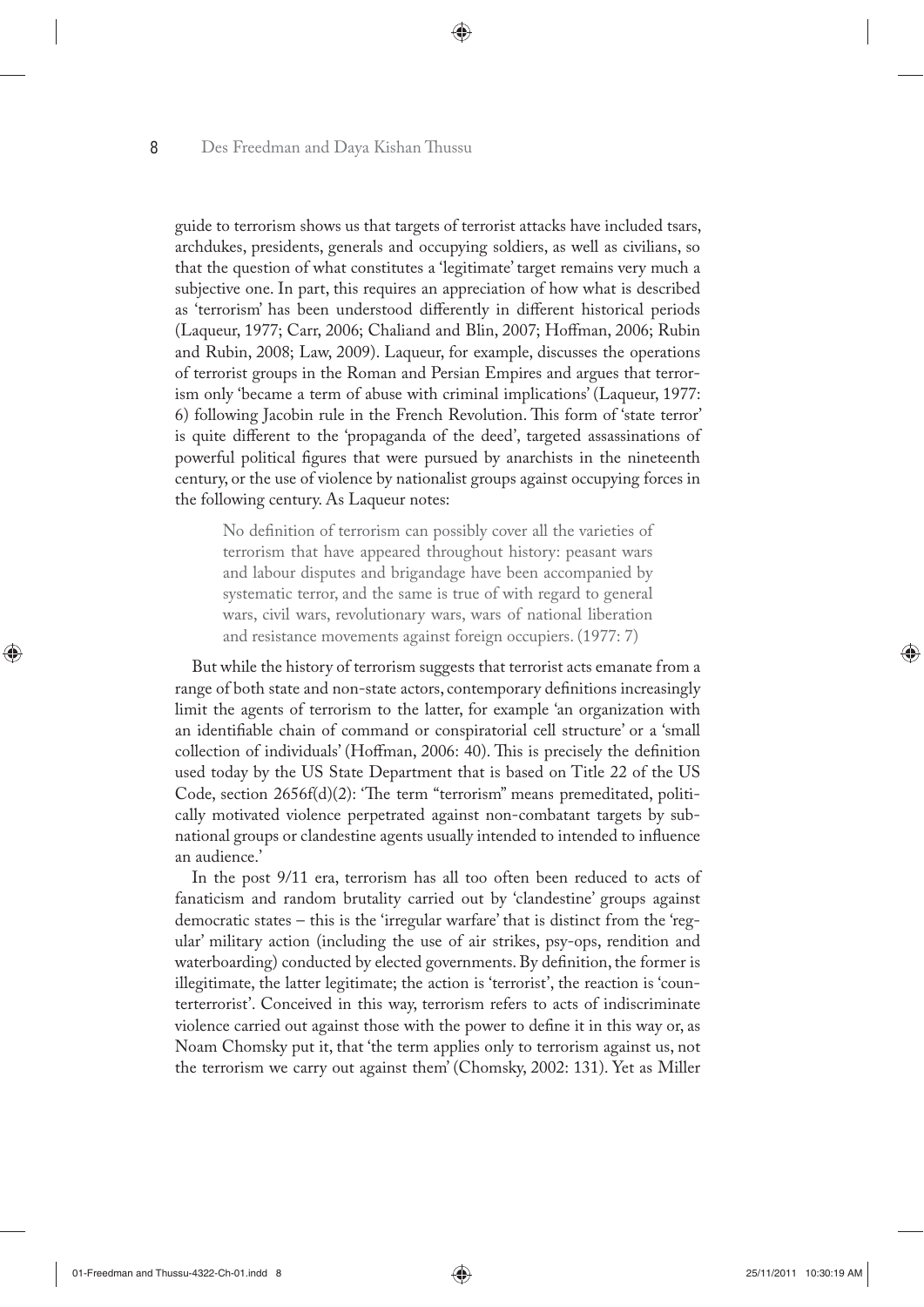and Sabir argue in their chapter in this book, we should attempt as far as it is possible to adopt a 'literal' understanding of the concepts we use so that terrorism is defined not by the identity of the perpetrators but the nature of the deeds. When they argue that terrorism should be understood in relation to 'actions involving the creation of terror and usually the harming or perhaps deliberate targeting of civilians and non-combatants', this must necessarily involve both state and non-state actors, those of democratic and non-democratic regimes, small groups of people and official standing armies. The definition, they suggest, must be applied without discrimination.

However, without agreement on what terrorism refers to as well as the identity of its protagonists and victims, the use of such a slippery term is likely to have serious policy consequences. As Edward Said remarked following the events of 9/11, terrorism

has become synonymous now with anti-Americanism, which, in turn, has become synonymous with being critical of the United States, which, in turn, has become synonymous with being unpatriotic. That's an unacceptable series of equations. The definition of terrorism has to be more precise, so that we are able to discriminate between, for example, what it is that the Palestinians are doing to fight the Israeli military occupation and terrorism of the sort that resulted in the World Trade Center bombing. (Quoted in Barsamian, 2001)

If 'terrorism' continues to be deployed in a 'propagandistic' way, as Miller and Tabir suggest it is all too often, then it follows that those who have definitional power in the West will continue to conflate many different political responses to perceived injustices – failing to distinguish, for example, between the attacks in London on 7/7 and the resistance to the occupation of Iraq – as 'terrorist' (and therefore illegitimate) and the West's attempts to pre-empt or challenge them as necessarily justified acts of 'counter-terrorism'. If this is the case, many countries in the West will be set to repeat the major foreign-policy mistakes of the last ten years.

## Terrorism as Communication

We are concerned above all in this book to draw attention to the way in which existing definitions of and approaches to terrorism are naturalized through a range of institutions including, most centrally for us, the media. For the majority of people who are not directly subject to its violence or intimidation, terrorism has to be 'made to mean' and the media are crucial ideological vehicles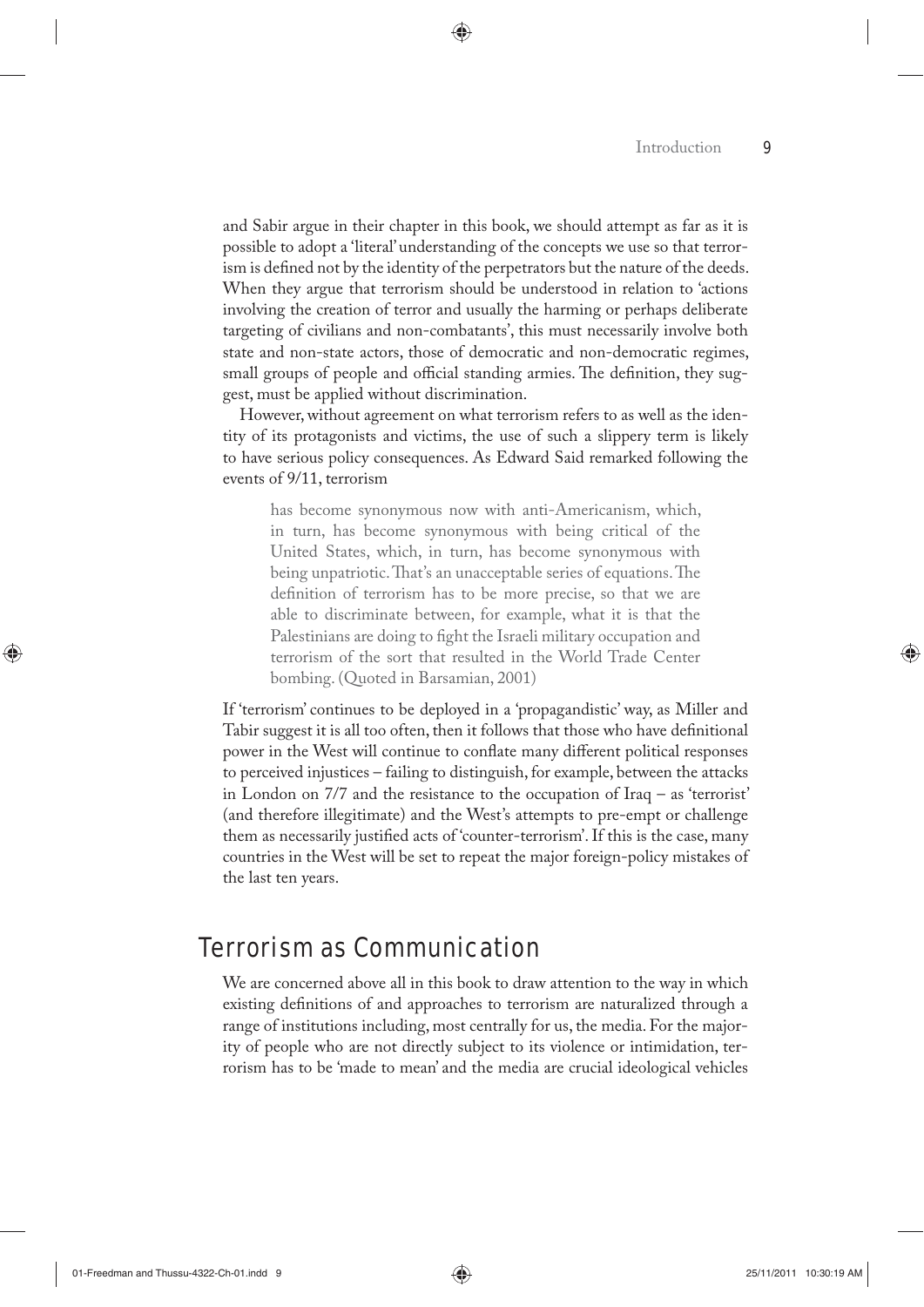in systematizing and organizing disparate 'acts of terror'. Indeed, media are not simply external actors passively bringing the news of terrorist incidents to global audiences but are increasingly seen as active agents in the actual conceptualization of terrorist events. They are credited, in other words, not simply with definitional but constitutive power: we now have 'mediatised terrorism' (Cottle, 2006), 'media-oriented terrorism' (Surette et al., 2009), 'media-ized warfare' (Louw, 2003) and 'mass-mediated terrorism' (Nacos, 2007).

⊕

In part this goes back to older debates about the symbolic character of the terrorist act: that it is aimed not simply to terrorize the immediate target but to create fear amongst wider groups through the re-circulation of the original event. 'Terrorism is a symbolic act designed to influence political behavior through extra-normal means' famously wrote former National Security Council member Thomas Thornton nearly 50 years ago (1964: 73). Yet the growing impact of electronic and, more recently, digital media has intensified the spectacular capacities of terrorism so that it has come to be described not simply in relation to media but, in itself, as a 'communicative act' (Hoskins and O'Loughlin, 2007: 9) and a 'symbolically organized event' (Blain, 2009: 24). When leading terrorism theorists Schmid and de Graaf first wrote in 1982 that 'an act of terrorism is in reality an act of communication. For the terrorist, the message matters, not the victim' (1982: 14), this was a clear demonstration that the symbolic character of the terrorist act had fused with the amplifying potential of new information and communication technologies to create a new and highly visible form of political struggle.

In an era of widespread media literacy, 24-hour news, satellite television, social media and decentralized online networks like WikiLeaks, entire sections on 'terrorism as communication' are now very familiar in contemporary studies of terrorism (cf Turk, 2004; Hoffman, 2006; McAllister and Schmid, 2011). As we have seen above, the State Department definition of terrorism actually highlights the notion that terrorists are communicating to specific audiences, a point reinforced by Louw's argument that 9/11 was purposefully aimed at three sets of audiences: Americans, al-Qaeda sympathizers and Muslims more generally (Louw, 2003: 214). For Kellner, 'September 11 could also only be a mega-event in a global media world, a society of the spectacle where the whole world is watching and participates in global media spectacle' (2002: 152).

Terrorism has thus come to be discussed inside media theory in a whole number of ways including the dynamics of its discursive construction (for example, Hodges and Nilep, 2007; Blain, 2009), the framing devices needed to 'furnish consistent, predictable, simple, and powerful narratives that are embedded in the social construction of reality' (Norris et al., 2003: 5) and that have contributed to a 'new model of the relationship between

01-Freedman and Thussu-4322-Ch-01.indd 10  $\overline{\bigoplus}$  25/11/2011 10:30:19 AM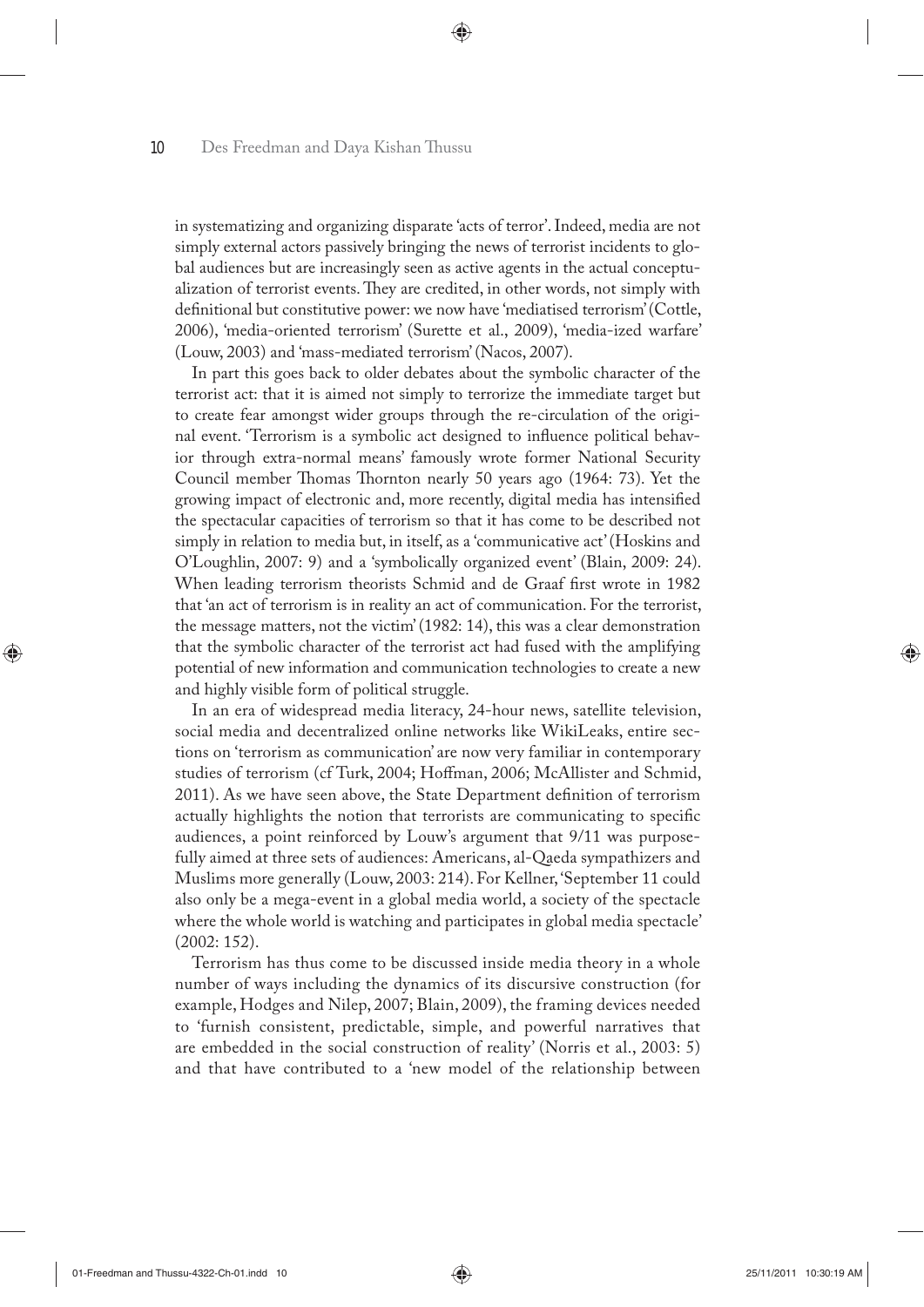government and the media in the foreign policy process' (Entman, 2003: 416), and the mutual interest of both terrorists and media organizations to circulate dramatic images (Nacos, 2007). Hoskins and O'Loughlin (2007) write powerfully about how television in particular has become structurally fixated on terror and that broadcast news 'modulates' terror in the sense of simultaneously exaggerating its potential and containing representations of its threats. Television has become so dependent on terror in recent years that they ask the question: 'Is there a more effective means of spreading terror than through the news media's inability or unwillingness to prevent itself from being the principal publicity of those acts it abhors but which are key to its own economy?' (2007: 102).

◈

These various approaches can all be valuable in opening up the relationship between media and terrorism but there is a significant danger in focusing too much on the mediated nature of terrorism and, in particular, on the idea of terrorism as the most spectacular form of modern political struggle: that we pay attention to only one, highly visible, form of modern terrorism, such as the attacks on the Twin Towers or the storming of the Taj hotel in Mumbai in 2008. According to James Der Derian, for example (2005: 24), 'Thanks to the immediacy of television, the internet and other networked information technology, we see terrorism everywhere in real time, all the time. In turn, terrorism has taken on an iconic, fetishised and, most significantly, a highly optical character'.

This emphasis on the 'optical' character of terrorism is certainly relevant to the major 'media events' of 9/11 and 7/7 but what about the less visible, far more mundane but no less terrifying bombing campaigns of civilians in Iraq and Afghanistan that were not accompanied by live pictures and Fox News commentaries? What of the individuals who 'disappeared' in Latin American and the Middle East without the aid of a media spotlight (let alone the refusal by President Obama to release pictures of the assassination of Bin Laden)? Of course 9/11 and other acts carried out by small groups who wish to use the amplifying powers of the media are evidence of a mediated form of terrorism but certainly not all forms of terrorism take place in and through the media.

Indeed, Schmid and Jongman – purveyors of the 109 definitions of terrorism – acknowledge this to be true: 'While insurgent terrorists and the media often seek each other out, state terrorists generally avoid publicity and attempt to conceal the regimes' repressive activities by media censorship and/ or disinformation' (Schmid and Jongman, 2005: 164). The traditional view was that terrorism would be more likely to take place in liberal democratic countries – 'in societies which have no censorship' (Laqueur, 1977: 110) – where, therefore, terrorists would be able to guarantee retransmission of their activities. But which country in the world today can claim – in the light, for

01-Freedman and Thussu-4322-Ch-01.indd 11 25/11/2011 10:30:19 AM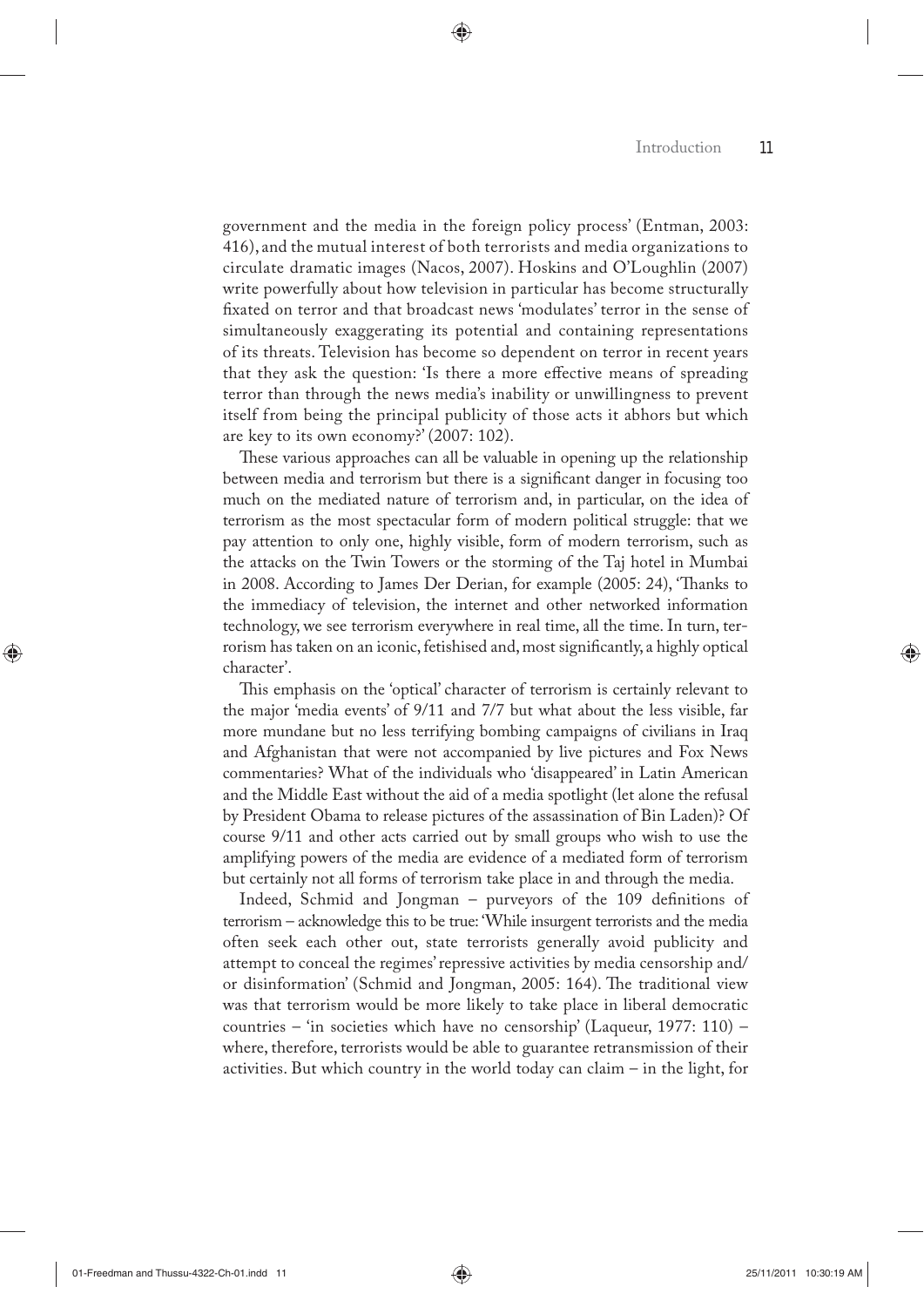example, of the hysterical reaction to WikiLeaks' release of diplomatic documents – to have no censorship or disinformation systems? Nacos solves this problem by simply excluding state terrorism from her analysis of 'massmediated terrorism' (Nacos, 2007), precisely because governments do not want to publicize violence against non-combatants and 'would rather limit media attention and even suppress public disclosure' (Nacos, 2007: 28). The bombing of Libya in 1986, as well as the invasion and occupation of both Afghanistan and Iraq in the subsequent decades, are thus seen collectively as 'counterterrorism' and not terrorism.

◈

Media theorists need fully to contextualize terrorism: to recognize the ways in which media have been implicated in transformations of terrorist acts but also to acknowledge that terror is an essential part of unequal societies and an imbalanced world. We run the risk of mediatizing – and restricting – terrorism into an adjunct of symbolic systems rather than (geo)political conflicts. Of course terrorists understand the power of media which is why some of those who resort to terror do everything they can to stay beneath the media radar (to the extent that it exists and that all journalists are anxious to reveal terrorist activities especially when they may involve their own governments). It does not mean that terrorism requires a sophisticated understanding of framing and mediation for terrorist acts to take place. Perhaps we have been so stunned by the images of 9/11 that we focus on the spectacular and marginalize the banalities of the terror we do not, or are not allowed to, see.

## Framing the 'War on Terror'

Media thus play a crucial role in perception and expectation management, particularly during a conflict such as the 'war on terror' that relates to a distant and ill-defined enemy (Hess and Kalb, 2003). As Baum and Groeling note: 'The credibility of media *messages*, their *sources*, and the *messengers* communicating those messages, as well as the *context* within which the messages are delivered, all mediate the influence of news on consumers' (Baum and Groeling, 2009: 3, italics in original).

How these sources and their messages cultivate an ideological framework, within which conflicts are defined and information about these disseminated, remains a crucial arena for media research. In his study of US media coverage of the Vietnam war, Hallin noted that anti-communism was an ideological trope, ensuring that 'journalists and government policymakers were united' behind the US policy of combating communism in Asia (Hallin, 1986: 24). Is the 'war on terror' (whatever its official title might be) a current ideological trope which unites policymakers and journalists?

01-Freedman and Thussu-4322-Ch-01.indd 12 25/11/2011 10:30:19 AM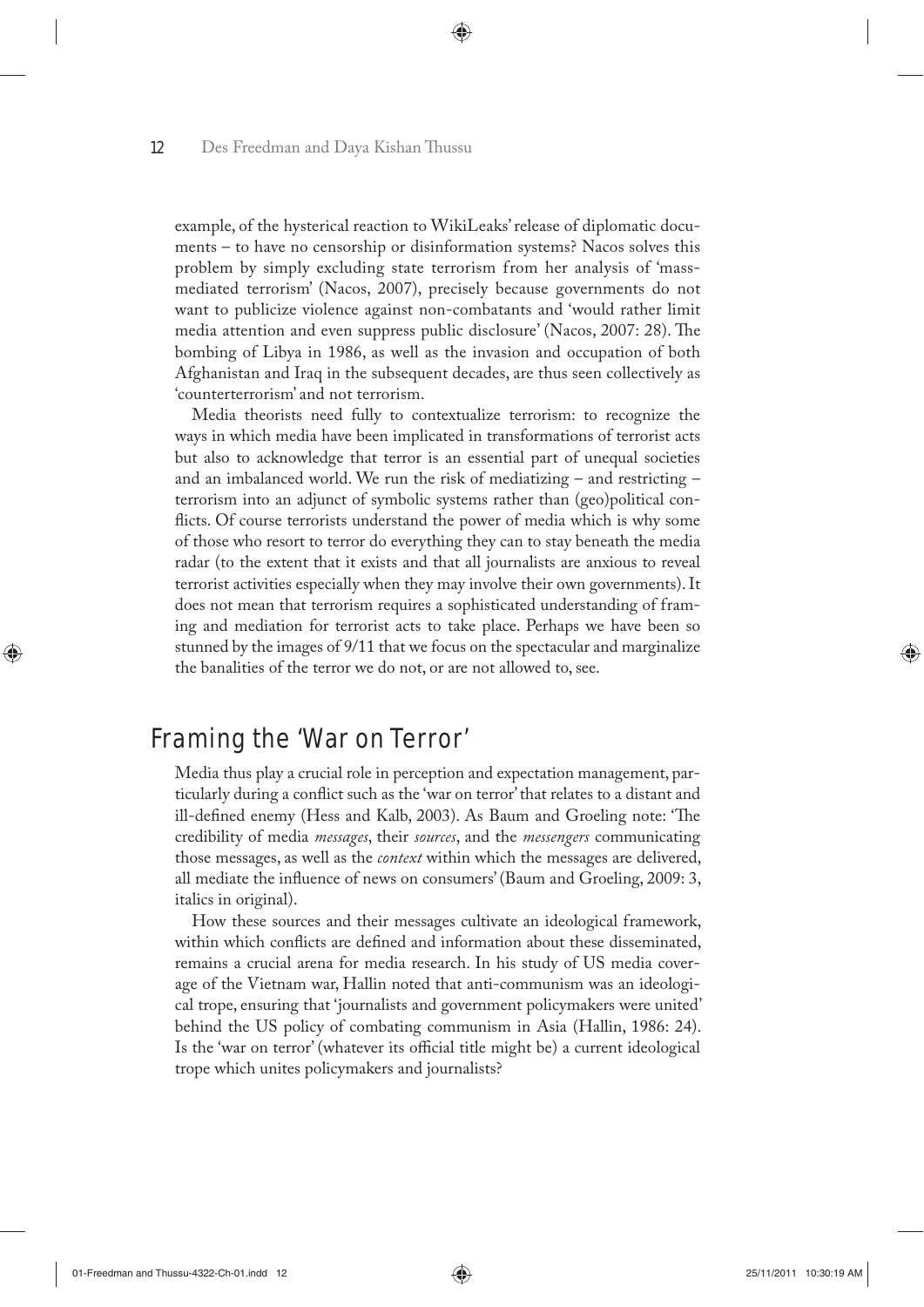Winning 'hearts and minds' of 'terrorists' is a key recommendation of the US military's Counterinsurgency Field Manual (COIN FM), released in 2006 (Kahl, 2007). This chimes with the message coming out of the official propaganda channels of the US government, including Al-Hurra, in operation since 2004 and funded by the Broadcasting Board of Governors (BBG), a federal agency that supervises all non-military international broadcasting. BBG's propaganda networks active on the 'war on terror' include Voice of America (VOA), Radio Free Europe/Radio Liberty (RFE/RL) and the Middle East Broadcasting Networks (MBN). Their content is also regularly carried by local transmitters in Iraq, Pakistan and Afghanistan on TV, FM and AM radio; in 2010, there were 360 affiliates for VOA and 62 for RFE/RL (BBG, 2011). The BBG is unambiguous in its goal: 'to create an increasingly effective and modern international broadcasting system that reaches significant audiences where most needed, in support of US strategic interests' (BBG, 2011: 7).

⊕

Apart from the official framing of news, the US entertainment industry too plays an important role in shaping global perceptions about terrorism. The Hollywood-dominated 'Military–Industrial–Media–Entertainment Network' has a major contribution in making the 'war on terror' an entertainment genre (Der Derian, 2009). As Shaheen has argued, the representations of Islam, and especially of Arabs, in most Hollywood films is deeply problematic in terms of racist stereotypes which contribute to a discourse where Muslims are projected as a threat to Western ways of life (Shaheen, 2008; see also Chapter 7 by Boyd-Barrett et al in this volume). Terrorism is also the prime subject of several popular American television series like *24*, *The Unit* and *Sleeper Cell*, which are all examples of intersections between popular entertainment and politics (Kellner, 2009).

The relationship between US entertainment industries and the military is also in evidence in the genre of video games. In 2004, the Institute for Creative Technology, affiliated with the University of Southern California, licensed *Full Spectrum Warrior*, which encourages gamers to coordinate military missions in an urban guerrilla situation in a fictional Arab country. Other popular games developed with a terrorist theme include *Conflict: Global Terror*, released in 2005 and the 2010 *Medal of Honour*, set in Afghanistan. The genre has also been popular as an app for smart phones; one example is *Arcade Super Sniper – War on Terror*, designed for iPhones and in operation since 2009. This 'militainment' has redefined terrorism as an object of consumer play, deployed by the Pentagon in association with the gaming industry (see Toby Miller's Chapter 6 in this book). As one commentator notes: 'Video game is increasingly both medium and metaphor by which war invades our hearts and minds' (Stahl, 2006: 127). It has been suggested that al-Qaeda too has taken a page from the Hollywood handbook. 'Its real expertise is not military damage,

◈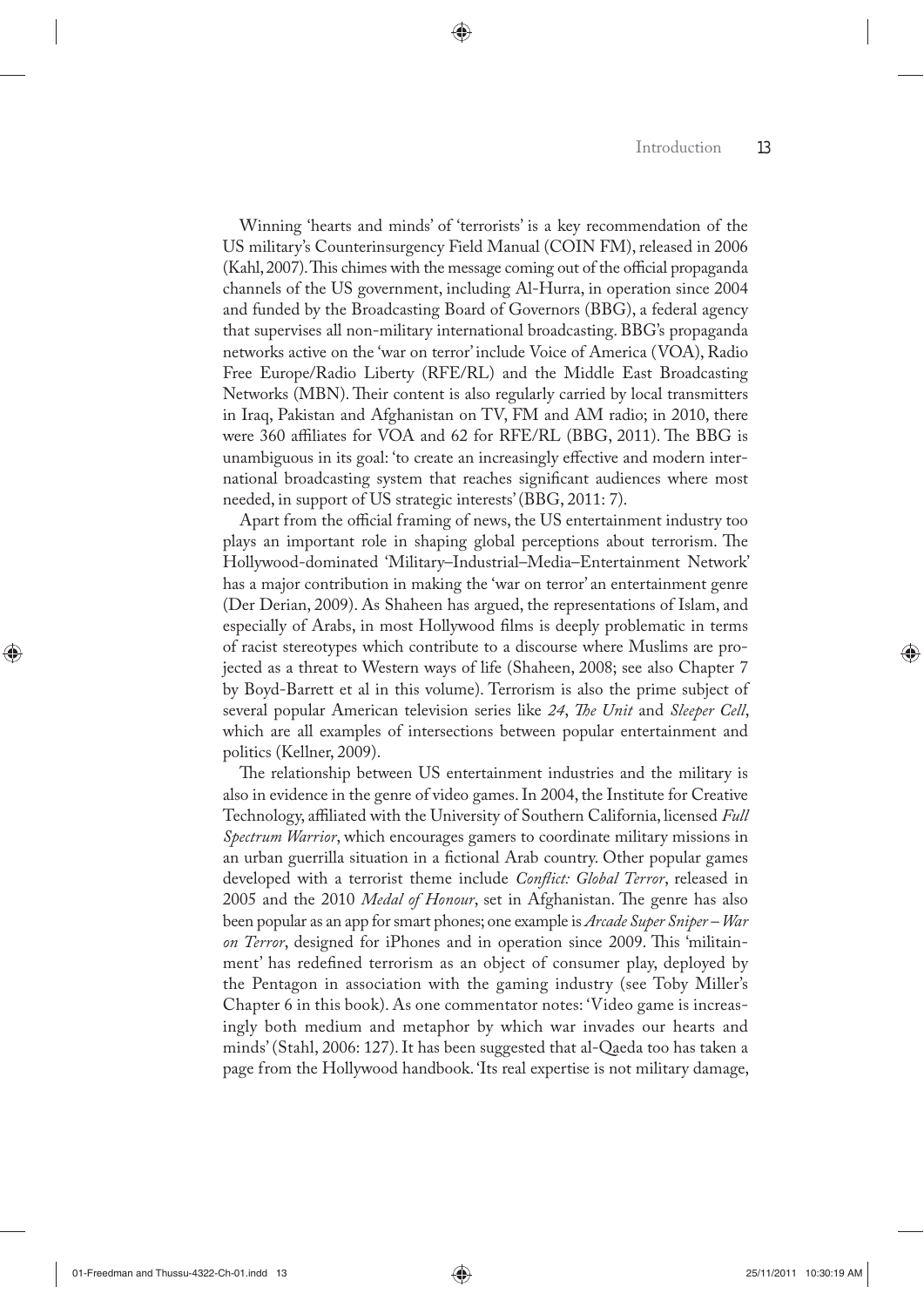but media manipulation through sensational acts of special-effects terror that rivet attention …'(Gardels and Medavoy, 2009: 5).

◈

## Looking beyond the 'War on Terror'

Despite systematic and largely successful attempts to manage 'official' representations of terrorism, dissonances keep appearing. This is partly to do with the fact that, ten years after 9/11, the 'war on terror' narrative is simply harder to rationalize. The idea, for example, that the US and UK presence in Afghanistan is needed to make the world a 'safer' place is even tougher to justify after the killing of bin Laden in Pakistan. As the documentary filmmaker Adam Curtis put it in his response to bin Laden's death: 'One of the main functions of politicians – and journalists – is to simplify the world for us. But there comes a point when  $-$  however much they try  $-$  the bits of reality, the fragments of events, won't fit into the old frame' (Curtis, 2011: 29). The 'war on terror' frame is hardly convincing when significant parts of the Arab world are spilling onto the streets demanding democracy and not jihad.

Additionally, in the new digital media landscape where alternative messages travel globally and instantaneously (Nye, 2011; Shirky, 2011), the opportunities offered by Web 2.0-enabled mobile media will mean that the mediation of terrorism is likely to become more multi-layered and multi-lingual. Within international relations, pleas have been made to take blogs and social networking sites more seriously as new platforms for global communication (Carpenter and Drezner, 2010). For optimists:

This global public square is the new space of power where images compete and ideas are contested; it is where hearts and minds are won or lost and legitimacy is established. It is a space both of friction and fusion where the cosmopolitan commons of the twenty-first century is being forged. (Gardels and Medavoy, 2009: 1)

However, a word of caution is in order. Apart from global media conglomerates such as Google and Facebook, with their formidable power over the aggregation and distribution of information, governments are determined to ensure that they control the global commons. The US Broadcasting Board of Governors, among others, is devising information technologies for 'maximized opportunities to spread content via viral marketing and use of social networking sites' (BBG, 2011), while the Obama administration's promotion of '21st Century Statecraft' depends on using social media to 'help individuals

⊕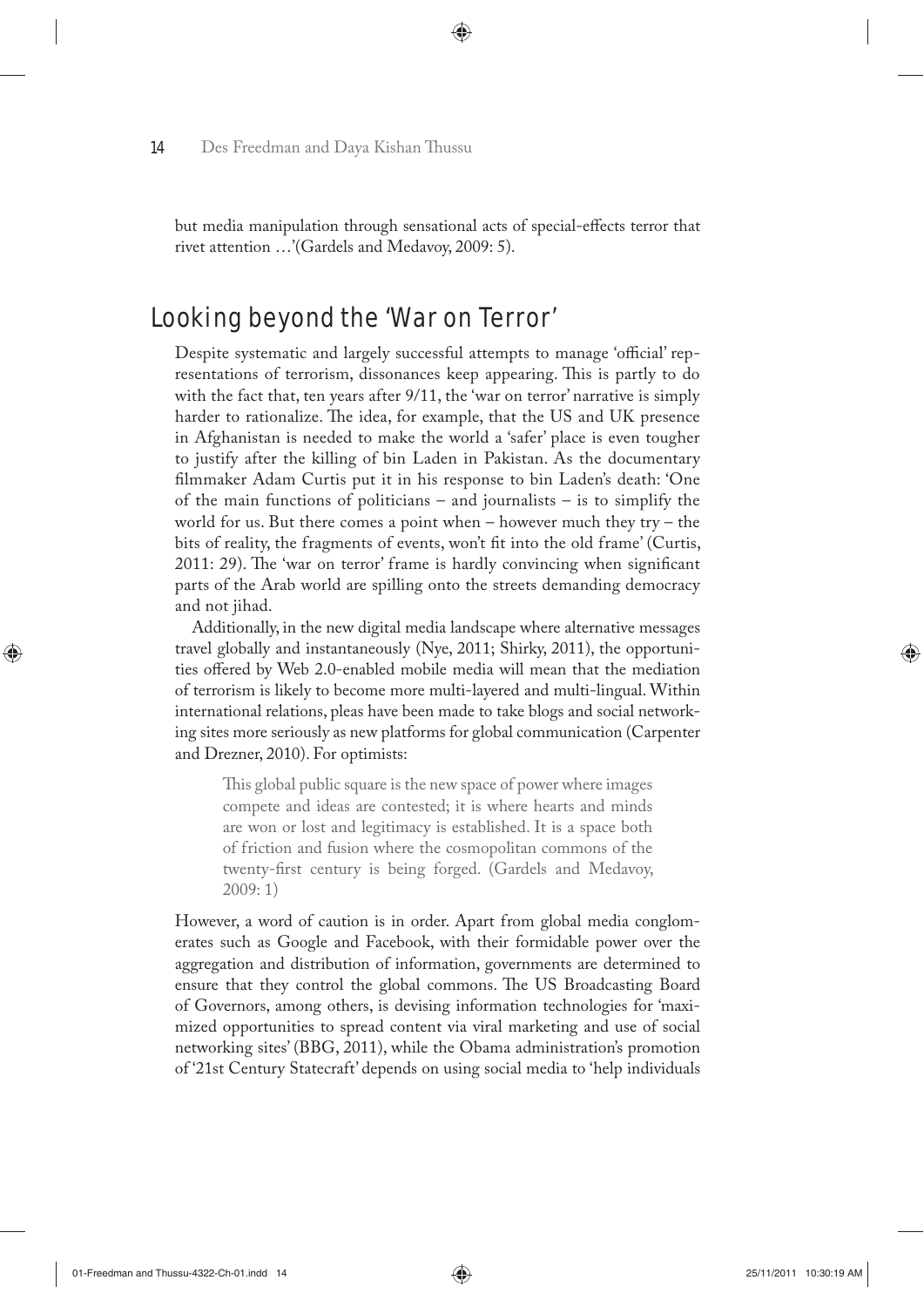be empowered for their own development' (Clinton, n.d.). The 'virtual revolution in diplomatic and military affairs' which is 'enabled by networks not actors' demands new ways of looking at the framing of terrorism (Der Derian, 2009). As the phenomenon of the so-called CNN effect is supplemented by those of Al-Jazeera and YouTube effects, and mainstream media compete with subaltern media flows in a global theatre of images and ideologies (Thussu, 2007), the mediation of terrorism is likely to become increasingly contested. The advent of WikiLeaks – which has made international diplomatic and journalistic communication porous but also problematic – is a harbinger of what is to come (Davis et al., 2010; Keller, 2011). The civic and social media sector as witnessed during the anti-government demonstrations across the Middle East – the 'Arab spring' of 2011 – offers unparalleled opportunities for democratizing political communication. How is this feast of mobile videos and networked media to be harnessed? Who will distinguish facts from fiction, and half truths from rumours, and discriminate against both mediated hate and hagiography? The art of what Kovach and Rosenstiel term 'verification' (Kovach and Rosenstiel, 2010) is needed to ensure that, in the context of substantial pressure from propagandists on all sides, responsible media continue to sift through discourses of disinformation and work towards reconciliation and resolving the scourge of terrorism.

◈

In geo-political terms, the diminished economic power of the US will make its version of terrorism discourse increasingly contested. As one leading US foreign-policy commentator notes: 'The rising power of China, India and other non-Western states presents a challenge to the old American-led order that will require new, expanded, and shared international governance arrangements' (Ikenberry, 2011: 31). In those altered governance arrangements how will terrorism, in all its versions, be framed? Both China and India represent civilizations whose roots are not in the Abrahamic religions and their perception of Islam therefore is less likely to be influenced by discourses that refer to the Crusades and the 'clash of civilizations'.

The other point worth keeping in mind is that if terrorism is essentially a political problem, as we have argued, it will eventually and inevitably have a political solution. The British experience of dealing with the IRA, the Peruvian government's dismantling of the Shining Path (Sendero Luminoso) guerrilla group and India's incorporation of the separatist Khalistan movement into democratic polity demonstrates that if underlying injustices are addressed terrorism-related problems can be resolved. It is also important not to discount the possibilities for political liberalization in the Islamic world, already exemplified by the cases of Turkey, Indonesia and Malaysia, among others (Hafez, 2010), let alone the emerging democracy movements in Tunisia, Egypt, Syria, Bahrain and elsewhere.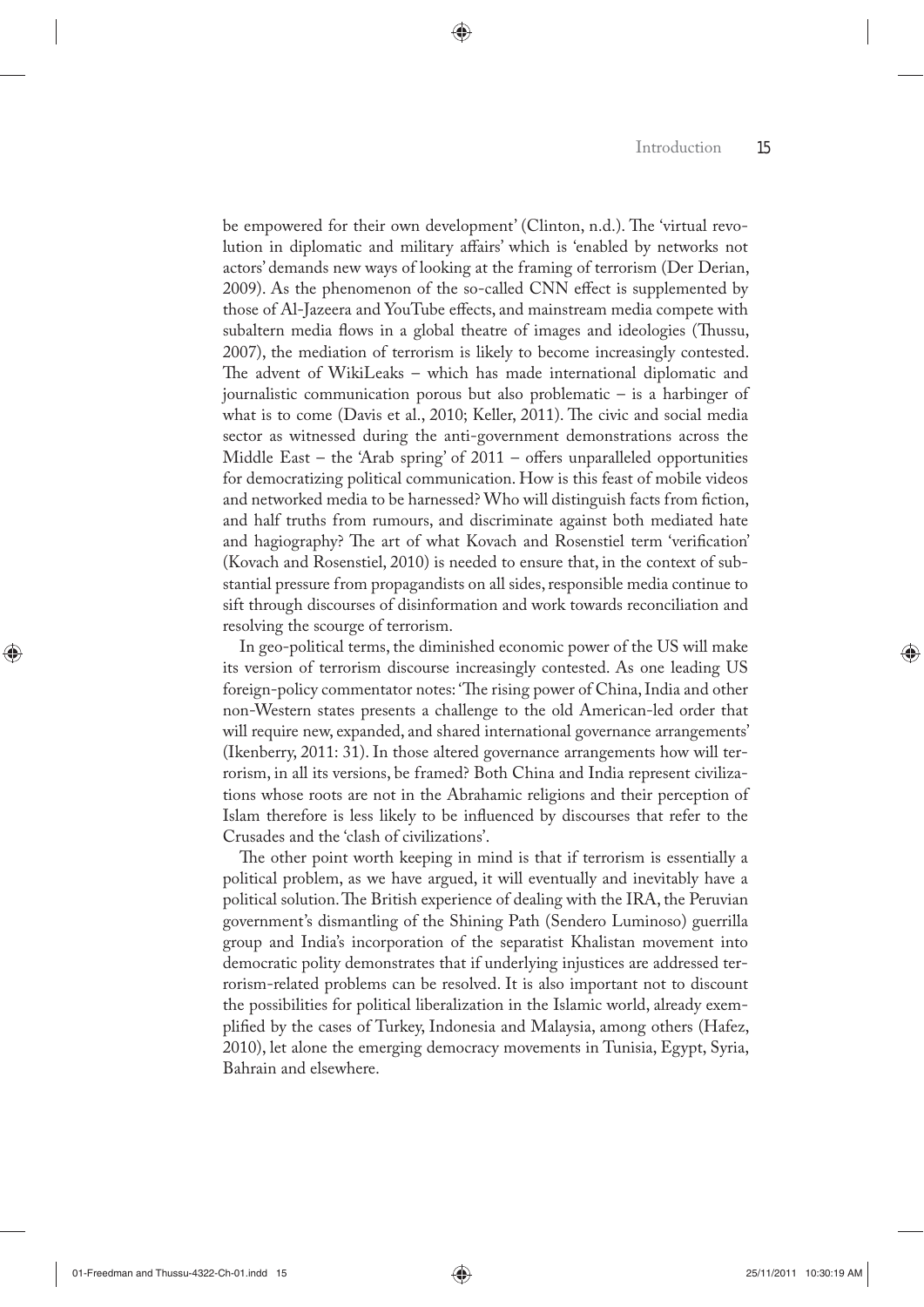This book aims to provide a broader perspective on the relationship between media and terrorism: to recognize and discuss the ways in which media technologies and practices have helped to transform our understanding of terrorism (as well as the manner in which it operates) but also to highlight the full range of contextual factors that shape media's relationship to terrorism. The chapters that follow are divided into four parts, each with an introductory note.

◈

Part 1 provides a historical and political context to the relationship between media and terrorism, from both Arab and Western perspectives. Part 3 links regional perspectives to global terrorism discourse with contributions covering South Asia, Russia, the Arab world and Scandinavia. The focus of the Part 2 is on representations of terrorism in the media. Two chapters in this section examine how popular culture – Hollywood and gaming industry – represent the 'war on terror'; two other chapters deal with how terrorism discourse has had a domestic impact on multiculturalism in Britain and France; while the final chapter in this section is based on a case study of the reception of the coverage of the 2008 Israeli attack on Lebanon. The final part of the book contains four essays that assess the relationship between journalism and the 'war on terror', two of which are written by working journalists with first-hand experience of reporting on terrorism. In addition, the section includes a chapter on news narratives on the war on terror and another on its impact on debates on migration and multiculturalism in Australia.

## References

- Barsamian, D. (2001) Interview with Edward Said, *The Progressive*, November. Available at: www.progressive.org/0901/intv1101.html (accessed 26 April 2011).
- Baum, M. and Groeling, T. (2009) *War Stories: The Causes and Consequences of Public Views of War*. Princeton: Princeton University Press.
- BBG (2011) *Fiscal Year 2010 Performance and Accountability Report*. Washington: Broadcasting Board of Governors.
- Bergen, P. (2011) *The Longest War: The Enduring Conflict between America and Al-Qaeda*. New York: Simon & Schuster.
- Blain, M. (2009) *The Sociology of Terrorism: Studies in Power, Subjection and Victimage Ritual*. Boca Raton: Universal Publishers.
- Burnham, G., Lafta, R., Doocy, S. and Roberts, L. (2006) Mortality after the 2003 invasion of Iraq: a cross-sectional cluster sample survey. *Lancet* 368: 1421–1428.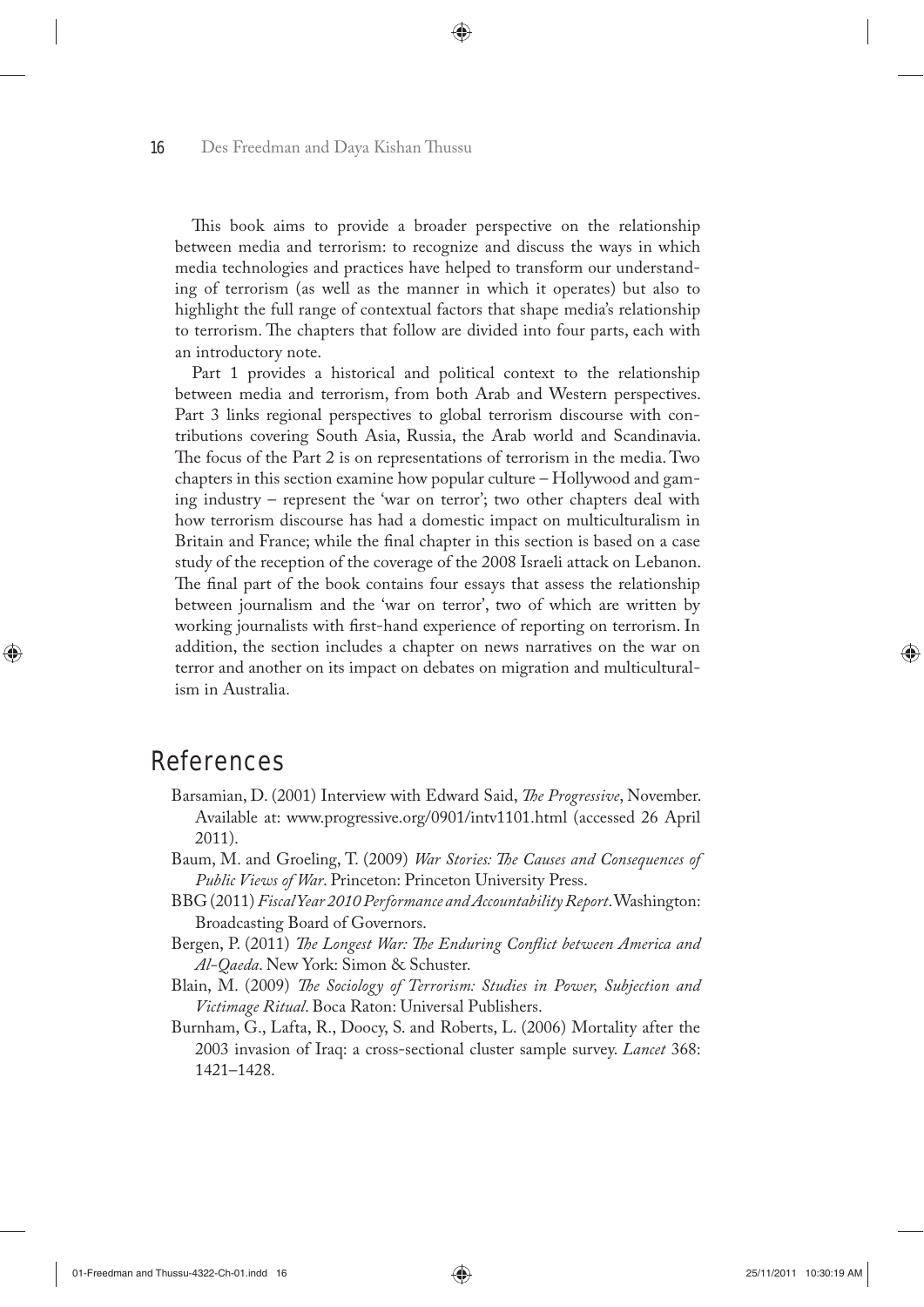Carlile, Lord (2007) *The Definition of Terrorism*, CM 7052. London: The Stationery Office.

⊕

- Carpenter, C. and Drezner, D. (2010) International relations 2.0: the implications of new media for an old profession, *International Studies Perspectives* 11(3): 255–272.
- Carr, M. (2006) *The Infernal Machine: A History of Terrorism from the Assassination of Tsar Alexander II to Al-Qaeda*. New York: The New Press.
- Castells, M. (2009) *Communication Power*. Oxford: Oxford University Press.
- Chaliand, G. and Blin, A. (eds) (2007) *The History of Terrorism: From Antiquity to Al-Qaeda*. Berkeley: University of California Press.
- Chomsky, N. (2002) Who are the global terrorists? in K. Booth and T. Dunne (eds) *Worlds in Collision: Terror and the Future of Global Order*. Basingstoke: Palgrave Macmillan: 128–138.
- Clinton, H. (n.d.) *21*st *Century Statecraft*, U.S. Department of State. Available at: www.state.gov/statecraft/index.htm (accessed 2 May 2011).
- Cottle, S. (2006) *Mediatized Conflict: Developments in Media and Conflict Studies*. Maidenhead: Open University Press.
- Cronin A. (2009) *How Terrorism Ends*. Princeton: Princeton University Press.
- Curtis, A. (2011) Another goodies v baddies story has ended. Where will find the next? *Guardian*, May, p. 29.
- Davis, N., Steele, J. and Leigh, D. (2010) Iraq war logs: secret files show how US ignored torture, *Guardian*, 22 October, p. 1.
- Der Derian, J. (2005) Imaging terror: logos, pathos and ethos, *Third World Quarterly* 26(1): 23–37.
- Der Derian, J. (2009) *Virtuous War: Mapping the Military*–*Industrial*–*Media Entertainment Network*, second edition. New York: Routledge.
- Ekbladh, D. (2009) *The Great American Mission, Modernization and the Construction of an American World Order*. Princeton: Princeton University Press.
- Entman, R. (2003) Cascading activation, *Political Communication* 20: 415–432.
- Europol (2011) *EU Terrorism Situation and Trend Report: TE-SAT 2011* Available at: www.europol.europa.eu/publications/EU\_Terrorism\_ Situation\_and\_Trend\_Report\_TE-SAT/TE-SAT2011.pdf (accessed 2 May 2011)
- Foreign Policy (2011) *The FP Survey: Terrorism, Foreign Policy*, January/February.
- Gardels, N. and Medavoy, M. (2009) *American Idol after Iraq: Competing for Hearts and Minds in the Global Media Age*. Oxford: Wiley-Blackwell.
- Gilligan, E. (2009) *Terror in Chechnya: Russia and the Tragedy of Civilians in War*. Princeton: Princeton University Press.
- Hafez, K. (2010) *Radicalism and Political Reform in the Islamic and Western Worlds*. Cambridge: Cambridge University Press.

◈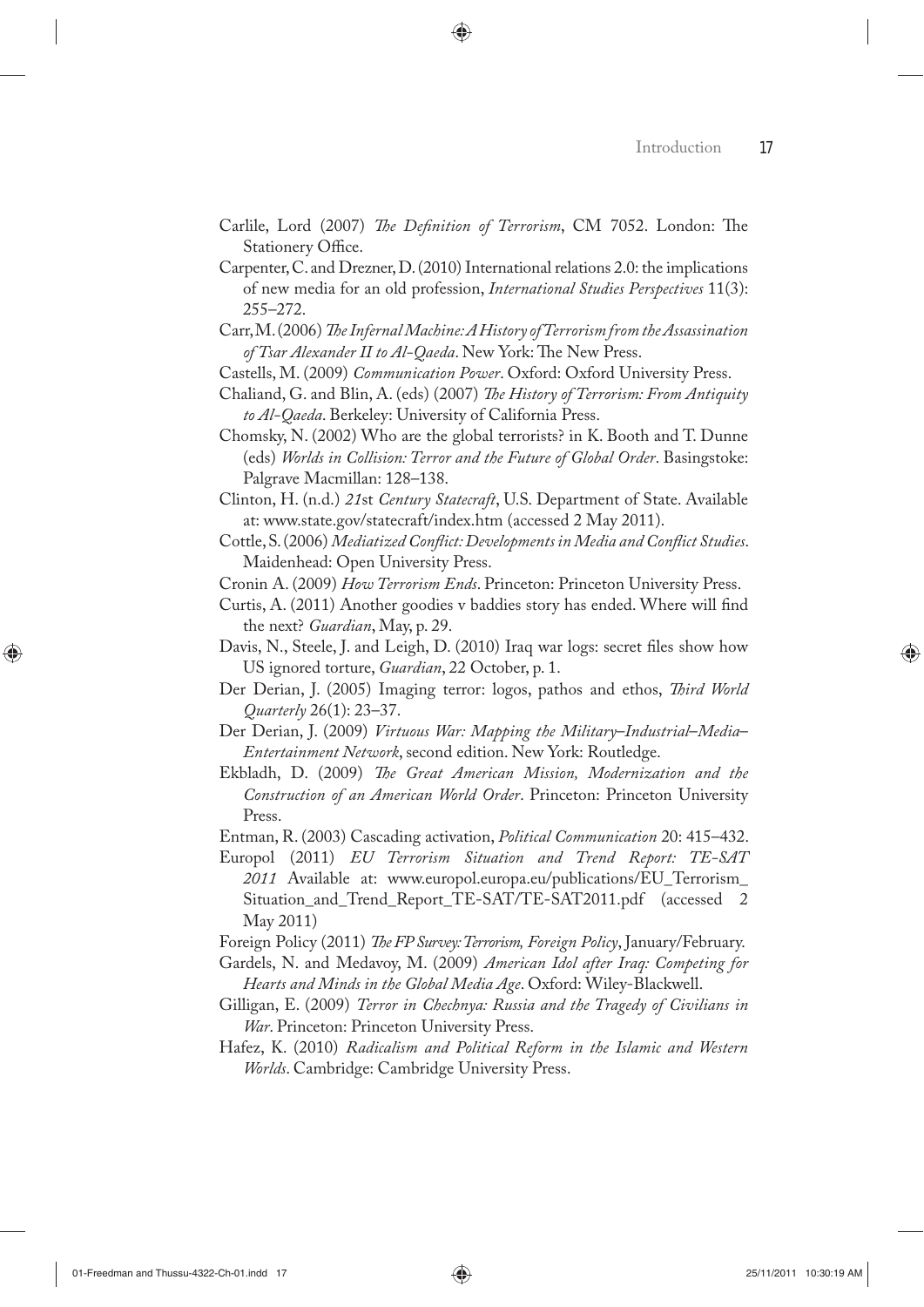Halliday, F. (2011) *Shocked and Awed: How the War on Terror and Jihad Have Changed the English Language*. London: I. B.Tauris.

⊕

- Hallin, D. (1986) *The Uncensored War: the Media and Vietnam*. Oxford: Oxford University Press.
- Hassan, R. (2010) *Life as a Weapon: The Global Rise of Suicide Bombings*. London: Routledge.
- Headrick, D. (2010) *Power over Peoples: Technology, Environments, and Western Imperialism, 1400 to the Present*. Princeton: Princeton University Press.
- Hess, S. and Kalb, M. (eds) (2003) *The Media and the War on Terrorism*. Washington: Brookings Institution Press.
- Hodges, A and Nilep, C. (eds) (2007) *Discourse, War and Terrorism*. Philadelphia: John Benjamins.
- Hoffman, B. (2006) *Inside Terrorism*. New York: Columbia University Press.
- Hoskins, A. and O'Loughlin, B. (2007) *Television and Terror: Conflicting Times and the Crisis of News Discourse*. Basingstoke: Palgrave Macmillan.
- Howell, J. and Lind, J. (2009) Changing donor policy and practice in civil society in the post-9/11 aid context, *Third World Quarterly* 30(7): 1279–1296.
- Ikenberry, J. (2011) *Liberal Leviathan: The Origins, Crisis, and Transformation of the American World Order*. Princeton: Princeton University Press.
- Immerman, R. (2010) *Empire for Liberty: A History of American Imperialism from Benjamin Franklin to Paul Wolfowitz*. Princeton: Princeton University Press.
- Kahl, C. (2007) COIN of the realm: is there a future for counterinsurgency? *Foreign Affairs* November/December, 169–176.
- Keller, B. (2011) *Open Secrets: WikiLeaks, War and American Diplomacy: Complete and Expanded Coverage from The New York Times*. New York: nytimes.com/ opensecrets.
- Kellner, D. (2002) September 11, social theory and democratic politics, *Theory, Culture and Society* 19(4): 147–159.
- Kellner, D. (2009) *Cinema Wars: Hollywood Film and Politics in the Bush*–*Cheney Era*. Oxford: Wiley Blackwell.
- Kovach, B. and Rosenstiel, T. (2010) *Blur: How to Know What's True in the Age of Information Overload*. Washington: Bloomsbury.
- Laqueur, W. (1977) *Terrorism*. London: Weidenfeld & Nicolson.
- Law, R. (2009) *Terrorism: A History*. Cambridge: Polity.
- Louw, P. E. (2003) The 'war against terrorism': a public relations challenge for the Pentagon, *Gazette* 65 (3): 211–230.
- McAllister, B. and Schmid, A. (2011) Theories of terrorism in A. Schmid (ed.) *The Routledge Handbook of Terrorism Research*. New York: Routledge: 201–271.
- Nacos, B. (2007) *Mass-Mediated Terrorism: The Central Role of the Media in Terrorism and Counterterrorism*. Lanham, MD: Rowman & Littlefield.

◈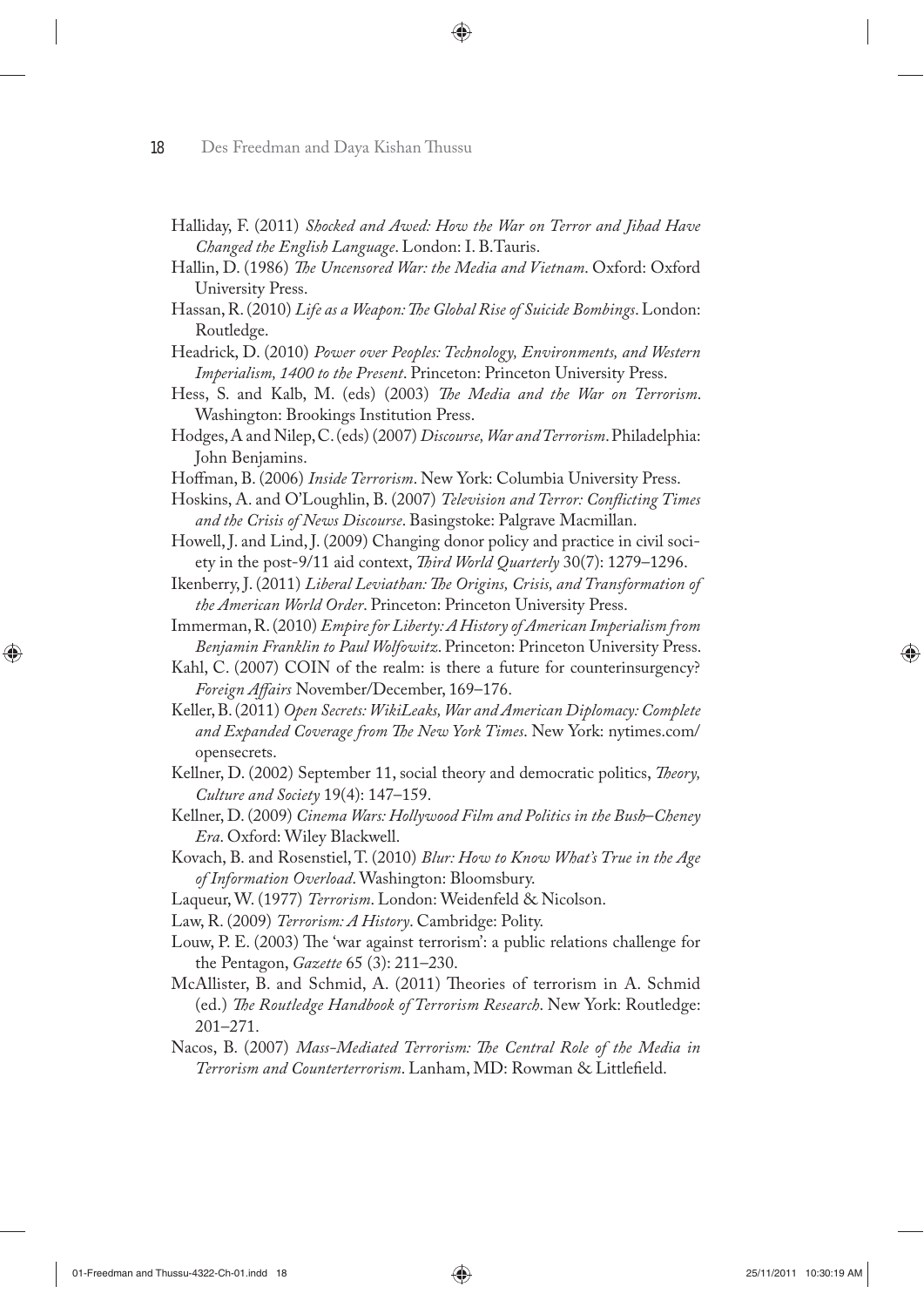- National Counterterrorism Center (NCTC) (2009) *2008 Report on Terrorism*. Washington, DC: NCTC. Available at: www.fas.org/irp/threat/nctc2008. pdf (accessed 26 April 2011).
- National Counterterrorism Center (NCTC) (2010) *2009 Report on Terrorism*. Washington DC: NCTC. Available at: www.nctc.gov/witsbanner/docs/ 2009\_report\_on\_terrorism.pdf (accessed 26 April 2011).
- Norris, P., Kern, M. and Just, M. (2003) Framing terrorism in P. Norris, M. Kern and M. Just (eds) *Framing Terrorism: The News Media, The Government and the Public*. New York: Routledge: 3–23.
- Nye, J. (2011) *The Future of Power.* New York: PublicAffairs.
- Pape, R. and Feldman, J. (2010) *Cutting the Fuse: The Explosion of Global Suicide Terrorism and How to Stop It*. Chicago: University of Chicago Press.
- Rubin, B. and Rubin, J. (2008) *Chronologies of Modern Terrorism*. Armonk, NY: M. E. Sharpe.
- Schmid, A. (ed.) (2011) *The Routledge Handbook of Terrorism Research*. London: Routledge.
- Schmid, A. and de Graaf, J. (1982) *Violence as Communication: Insurgent Terrorism and the Western News Media*. London: SAGE.
- Schmid, A. and Jongman, A. (2005) *Political Terrorism: A New Guide to Actors, Authors, Concepts, Data Bases, Theories and Literature*. Piscataway, NJ: Transaction.
- Shaheen, J. (2008) *Guilty: Hollywood's verdict on Arabs after 9/11*. Northampton, MA: Olive Branch Press.
- Shirky, C. (2011) The political power of social media: technology, the public sphere, and political change, *Foreign Affairs* January/February, 28–41.
- Singer, P. W. (2003) *Corporate Warriors: The Rise of the Privatized Military Industry*. New York: Cornell University Press.
- SIPRI (2011) *SIPRI Yearbook 2011*. Stockholm: Stockholm International Peace Research Institute.
- Stahl, R. (2006) Have you played the war on terror? *Critical Studies in Media Communication* 23(2): 112–130.
- Stanger, A. (2009) *One Nation Under Contract: The Outsourcing of American Power and the Future of Foreign Policy*. London: Yale University Press.
- START (n.d.) *Global Terrorism Database*. Available at: www.start.umd.edu/gtd/ (accessed 26 April 2011).
- Stepanova, E. (2008) *Terrorism in Asymmetrical Conflict: Ideological and Structural Aspects*, SIPRI Research Report No. 23. Oxford: Oxford University Press.
- Stiglitz, J. (2010) *America, Free Markets, and the Sinking of the World Economy*. New York: Norton.
- Stiglitz, J. and Bilmes, L. (2008) *The Three Trillion Dollar War: The True Cost of the Iraq Conflict*. London: Allen Lane.

◈